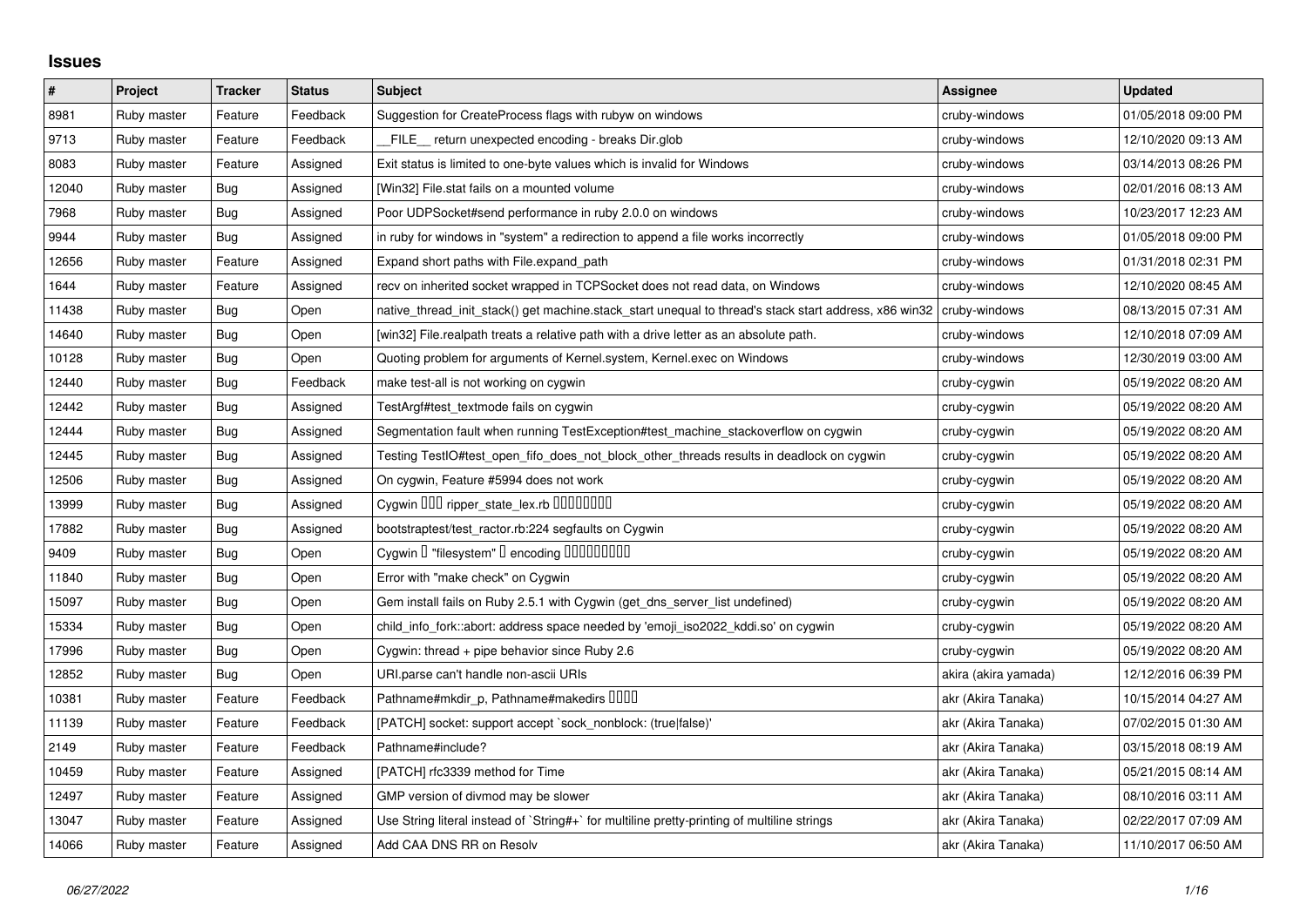| $\pmb{\#}$ | Project     | <b>Tracker</b> | <b>Status</b> | <b>Subject</b>                                                                     | <b>Assignee</b>                     | <b>Updated</b>      |
|------------|-------------|----------------|---------------|------------------------------------------------------------------------------------|-------------------------------------|---------------------|
| 3608       | Ruby master | Feature        | Assigned      | Enhancing Pathname#each_child to be lazy                                           | akr (Akira Tanaka)                  | 12/25/2017 06:14 PM |
| 7362       | Ruby master | Feature        | Assigned      | Adding Pathname#start_with?                                                        | akr (Akira Tanaka)                  | 12/25/2017 06:15 PM |
| 7412       | Ruby master | Feature        | Assigned      | Pathname#relative_path_from does not support mixed directory separators on windows | akr (Akira Tanaka)                  | 01/05/2018 09:00 PM |
| 10129      | Ruby master | Feature        | Assigned      | More descriptive error message for failed net/http requests                        | akr (Akira Tanaka)                  | 01/05/2018 09:01 PM |
| 10637      | Ruby master | Feature        | Assigned      | Puppet orchestration on vagrant fails with Error: Non-HTTP proxy URI               | akr (Akira Tanaka)                  | 09/23/2020 10:23 PM |
| 11322      | Ruby master | Feature        | Assigned      | OpenUri: RuntimeError: HTTP redirection loop                                       | akr (Akira Tanaka)                  | 11/13/2020 03:52 AM |
| 14922      | Ruby master | Feature        | Assigned      | Resolv getaddresses ignores AAAA records for IPv6                                  | akr (Akira Tanaka)                  | 11/13/2020 04:01 AM |
| 16937      | Ruby master | Feature        | Assigned      | Add DNS over HTTP to Resolv                                                        | akr (Akira Tanaka)                  | 12/10/2020 09:15 AM |
| 13513      | Ruby master | <b>Bug</b>     | Assigned      | Resolv::DNS::Message.decode hangs after detecting truncation in UDP messages       | akr (Akira Tanaka)                  | 03/08/2021 11:35 PM |
| 17297      | Ruby master | Feature        | Assigned      | Feature: Introduce Pathname.mktmpdir                                               | akr (Akira Tanaka)                  | 08/30/2021 06:51 AM |
| 17296      | Ruby master | Feature        | Assigned      | Feature: Pathname#chmod use FileUtils.chmod instead of File                        | akr (Akira Tanaka)                  | 08/30/2021 06:51 AM |
| 17294      | Ruby master | Feature        | Assigned      | Feature: Allow method chaining with Pathname#mkpath Pathname#rmtree                | akr (Akira Tanaka)                  | 08/30/2021 06:52 AM |
| 17295      | Ruby master | Feature        | Assigned      | Feature: Create a directory and file with Pathname#touch                           | akr (Akira Tanaka)                  | 09/28/2021 01:20 AM |
| 18450      | Ruby master | Feature        | Assigned      | Force break in prettyprint                                                         | akr (Akira Tanaka)                  | 12/29/2021 02:02 PM |
| 8445       | Ruby master | Bug            | Assigned      | IO.open and IO#set_enconding does not support :fallback option                     | akr (Akira Tanaka)                  | 06/14/2022 06:02 AM |
| 11312      | Ruby master | Feature        | Open          | Add Resolv::DNS::Resource::IN::SPF                                                 | akr (Akira Tanaka)                  | 07/01/2015 03:26 AM |
| 13385      | Ruby master | Feature        | Open          | [PATCH] Make Resolv::DNS::Name validation similar to host and dig commands         | akr (Akira Tanaka)                  | 06/16/2017 08:04 AM |
| 10580      | Ruby master | <b>Bug</b>     | Open          | TestProcess#test_deadlock_by_signal_at_forking fails on ARM                        | akr (Akira Tanaka)                  | 12/30/2019 03:00 AM |
| 16985      | Ruby master | Feature        | Open          | Improve `pp` for `Hash` and `String`                                               | akr (Akira Tanaka)                  | 06/26/2020 09:51 AM |
| 17154      | Ruby master | Misc           | Open          | Update Pathname Documentation to Clarify Expected Behavior                         | akr (Akira Tanaka)                  | 09/05/2020 01:18 PM |
| 17173      | Ruby master | Feature        | Open          | open-uri I ciphers IIIIIII                                                         | akr (Akira Tanaka)                  | 09/25/2020 09:17 AM |
| 17569      | Ruby master | Misc           | Open          | 'uri' lib maintainership                                                           | akr (Akira Tanaka)                  | 01/23/2021 10:42 AM |
| 17473      | Ruby master | Feature        | Open          | Make Pathname to embedded class of Ruby                                            | akr (Akira Tanaka)                  | 01/07/2022 09:25 AM |
| 18651      | Ruby master | <b>Bug</b>     | Open          | oob access in CP51932 -> CP50220 transcoder                                        | akr (Akira Tanaka)                  | 03/23/2022 01:17 PM |
| 18654      | Ruby master | Feature        | Open          | Enhancements to prettyprint                                                        | akr (Akira Tanaka)                  | 05/12/2022 01:44 PM |
| 14917      | Ruby master | Misc           | Assigned      | Add RDoc documents to tar ball                                                     | aycabta (aycabta .)                 | 07/21/2018 09:29 AM |
| 13604      | Ruby master | Feature        | Assigned      | Exposing alternative interface of readline                                         | aycabta (aycabta .)                 | 01/20/2020 05:34 AM |
| 15371      | Ruby master | Feature        | Assigned      | IRB with ARGV                                                                      | aycabta (aycabta .)                 | 02/14/2020 11:35 AM |
| 18459      | Ruby master | Feature        | Assigned      | IRB autocomplete dropdown colour options                                           | aycabta (aycabta .)                 | 01/05/2022 02:15 AM |
| 9507       | Ruby master | Bug            | Open          | Ruby 2.1.0 is broken on ARMv5: tried to create Proc object without a block         | charliesome (Charlie<br>Somerville) | 01/05/2018 09:00 PM |
| 10065      | Ruby master | Feature        | Feedback      | Make `gem env` command output valid YAML                                           | drbrain (Eric Hodel)                | 07/20/2014 10:54 PM |
| 6351       | Ruby master | <b>Bug</b>     | Assigned      | transcode table generator does not support multi characters of Unicode             | duerst (Martin Dürst)               | 12/25/2017 06:15 PM |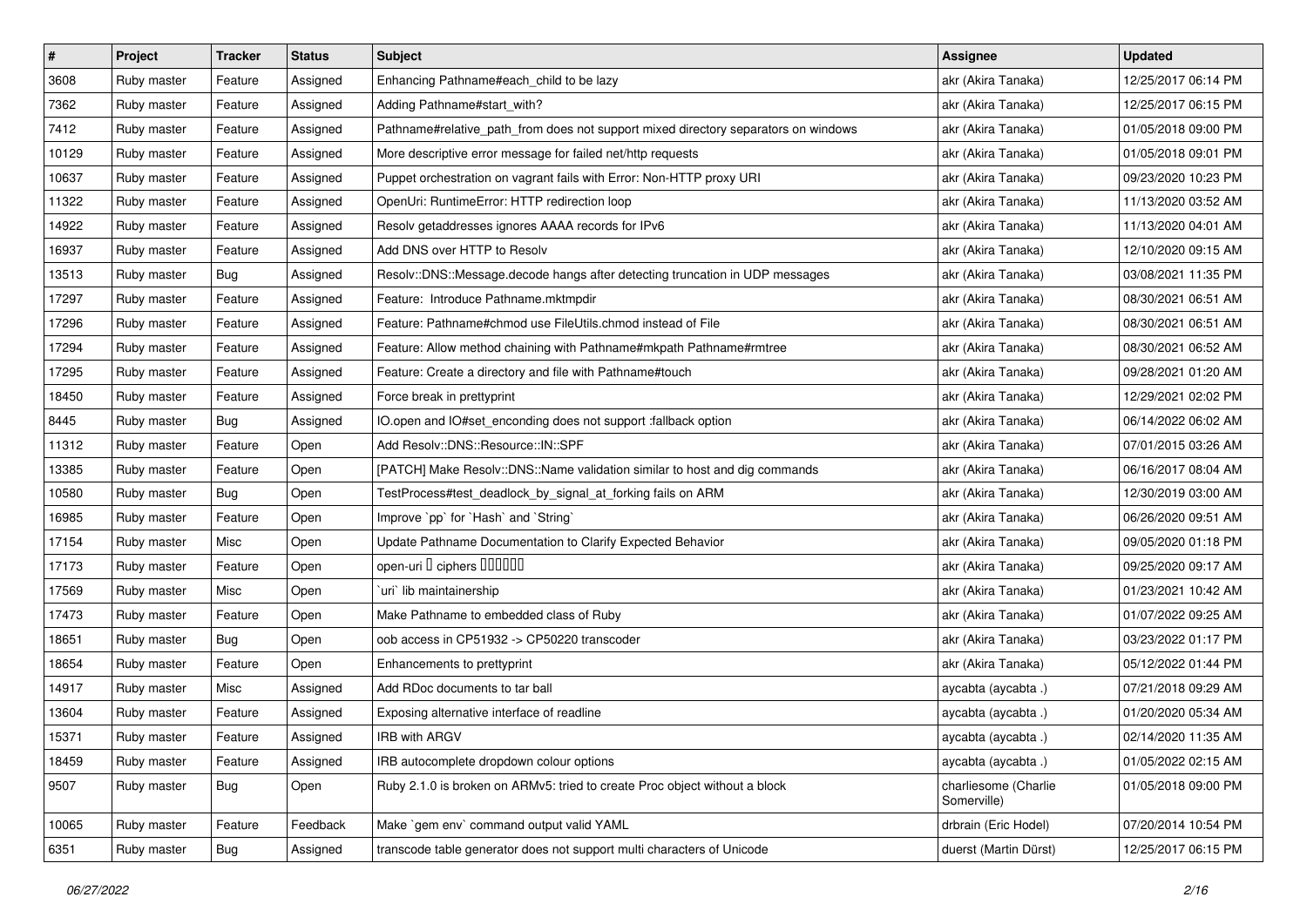| #     | Project     | <b>Tracker</b> | <b>Status</b> | <b>Subject</b>                                                                                              | <b>Assignee</b>                   | <b>Updated</b>      |
|-------|-------------|----------------|---------------|-------------------------------------------------------------------------------------------------------------|-----------------------------------|---------------------|
| 16842 | Ruby master | <b>Bug</b>     | Assigned      | inspect prints the UTF-8 character U+0085 (NEXT LINE) verbatim even though it is not printable              | duerst (Martin Dürst)             | 02/26/2021 05:43 AM |
| 18337 | Ruby master | Bug            | Assigned      | Ruby allows zero-width characters in identifiers                                                            | duerst (Martin Dürst)             | 11/24/2021 09:13 AM |
| 13671 | Ruby master | Bug            | Assigned      | Regexp with lookbehind and case-insensitivity raises RegexpError only on strings with certain<br>characters | duerst (Martin Dürst)             | 11/30/2021 04:42 AM |
| 7742  | Ruby master | Bug            | Open          | System encoding (Windows-1258) is not recognized by Ruby to convert back to UTF-8                           | duerst (Martin Dürst)             | 12/25/2017 06:15 PM |
| 17400 | Ruby master | Bug            | Open          | Incorrect character downcase for Greek Sigma                                                                | duerst (Martin Dürst)             | 12/17/2020 06:56 AM |
| 18601 | Ruby master | Bug            | Open          | Invalid byte sequences in Big5 encodings                                                                    | duerst (Martin Dürst)             | 02/23/2022 07:59 AM |
| 18639 | Ruby master | Feature        | Open          | Update Unicode data to Unicode Version 15.0.0                                                               | duerst (Martin Dürst)             | 03/22/2022 07:38 PM |
| 2631  | Ruby master | Feature        | Assigned      | Allow IO#reopen to take a block                                                                             | Glass_saga (Masaki<br>Matsushita) | 05/24/2018 01:22 PM |
| 7148  | Ruby master | Feature        | Assigned      | Improved Tempfile w/o DelegateClass                                                                         | Glass_saga (Masaki<br>Matsushita) | 03/27/2019 09:51 AM |
| 15628 | Ruby master | Feature        | Assigned      | init_inetsock_internal should fallback to IPv4 if IPv6 is unreachable                                       | Glass_saga (Masaki<br>Matsushita) | 09/25/2020 05:42 AM |
| 13696 | Ruby master | Feature        | Open          | Add exchange and noreplace options to File.rename                                                           | Glass_saga (Masaki<br>Matsushita) | 12/01/2017 04:34 PM |
| 16476 | Ruby master | Feature        | Open          | Socket.getaddrinfo cannot be interrupted by Timeout.timeout                                                 | Glass_saga (Masaki<br>Matsushita) | 06/16/2022 01:08 AM |
| 17525 | Ruby master | Feature        | Open          | Implement Happy Eyeballs Version 2 (RFC8305) in Socket.tcp                                                  | Glass_saga (Masaki<br>Matsushita) | 06/16/2022 01:08 AM |
| 15408 | Ruby master | Feature        | Open          | Deprecate object_id and _id2ref                                                                             | headius (Charles Nutter)          | 03/19/2019 04:02 PM |
| 15486 | Ruby master | Misc           | Feedback      | Default gems README.md                                                                                      | hsbt (Hiroshi SHIBATA)            | 03/11/2019 12:19 PM |
| 16013 | Ruby master | Misc           | Feedback      | Bundler                                                                                                     | hsbt (Hiroshi SHIBATA)            | 10/17/2019 05:20 PM |
| 10213 | Ruby master | Bug            | Feedback      | bundled gems ignored by make install                                                                        | hsbt (Hiroshi SHIBATA)            | 06/10/2022 09:55 AM |
| 13508 | Ruby master | Feature        | Assigned      | How remove/refactor code related mathn library.                                                             | hsbt (Hiroshi SHIBATA)            | 12/25/2017 06:15 PM |
| 14679 | Ruby master | Bug            | Assigned      | StdLib gems should properly specify their dependencies                                                      | hsbt (Hiroshi SHIBATA)            | 04/11/2018 01:14 PM |
| 5617  | Ruby master | Feature        | Assigned      | Allow install RubyGems into dediceted directory                                                             | hsbt (Hiroshi SHIBATA)            | 05/16/2018 09:15 AM |
| 12639 | Ruby master | Feature        | Assigned      | Speed up require in RubyGems by 5x                                                                          | hsbt (Hiroshi SHIBATA)            | 07/26/2018 02:12 AM |
| 9366  | Ruby master | Bug            | Assigned      | "make -j32 check TESTS=-j32" occasionally fails on rubygems/specification                                   | hsbt (Hiroshi SHIBATA)            | 07/26/2018 02:13 AM |
| 13534 | Ruby master | Feature        | Assigned      | Checking installation results of default gems                                                               | hsbt (Hiroshi SHIBATA)            | 07/26/2018 02:16 AM |
| 15487 | Ruby master | Misc           | Assigned      | Clarify default gems maintanance policy                                                                     | hsbt (Hiroshi SHIBATA)            | 12/30/2018 08:42 PM |
| 15550 | Ruby master | <b>Bug</b>     | Assigned      | Windows - gem bin files - can't run from bash shell                                                         | hsbt (Hiroshi SHIBATA)            | 03/20/2019 01:05 AM |
| 6590  | Ruby master | Feature        | Assigned      | Dealing with bigdecimal, etc gems in JRuby                                                                  | hsbt (Hiroshi SHIBATA)            | 05/15/2019 08:33 PM |
| 10919 | Ruby master | Bug            | Assigned      | [gem install] installs multipe platforms                                                                    | hsbt (Hiroshi SHIBATA)            | 07/30/2019 07:44 AM |
| 16012 | Ruby master | Feature        | Assigned      | Add a (small) test-install suite?                                                                           | hsbt (Hiroshi SHIBATA)            | 07/30/2019 08:13 AM |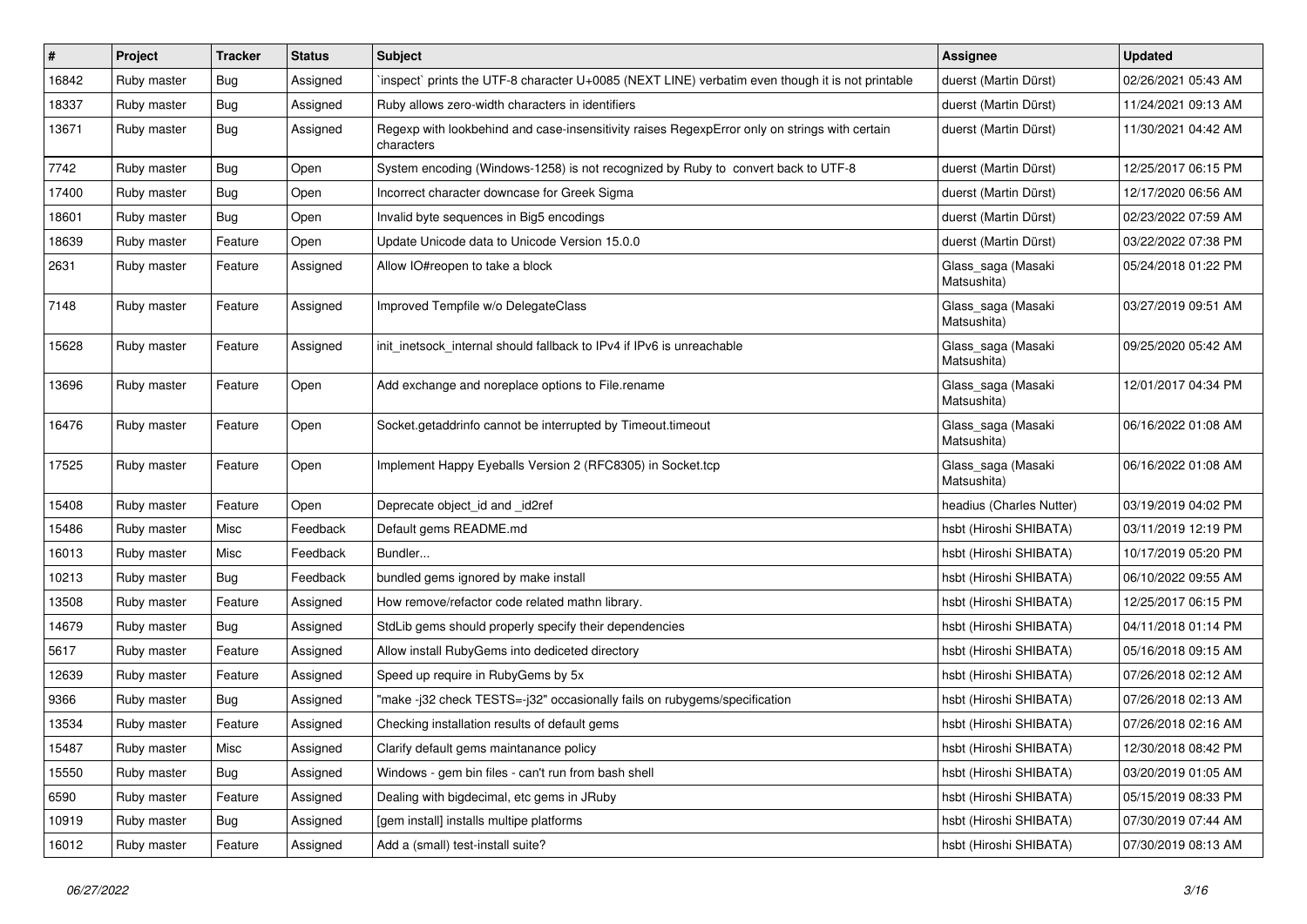| $\vert$ # | Project     | <b>Tracker</b> | <b>Status</b> | Subject                                                                                                                                                             | <b>Assignee</b>             | <b>Updated</b>      |
|-----------|-------------|----------------|---------------|---------------------------------------------------------------------------------------------------------------------------------------------------------------------|-----------------------------|---------------------|
| 16963     | Ruby master | Feature        | Assigned      | Remove English.rb from Ruby 2.8/3.0                                                                                                                                 | hsbt (Hiroshi SHIBATA)      | 06/19/2020 09:48 AM |
| 14737     | Ruby master | Feature        | Assigned      | Split default gems into separate directory structure                                                                                                                | hsbt (Hiroshi SHIBATA)      | 09/02/2020 06:00 PM |
| 16951     | Ruby master | Bug            | Assigned      | Consistently referer dependencies                                                                                                                                   | hsbt (Hiroshi SHIBATA)      | 06/17/2021 06:15 AM |
| 18355     | Ruby master | <b>Bug</b>     | Assigned      | require("pathname") within rack application chnages behaviors of Pathname methods, such as<br>absolute?(), when there are two versions of 'pathname' gem installed. | hsbt (Hiroshi SHIBATA)      | 11/30/2021 08:01 AM |
| 18381     | Ruby master | Bug            | Assigned      | Default vs Bundled gems                                                                                                                                             | hsbt (Hiroshi SHIBATA)      | 12/15/2021 11:09 AM |
| 18169     | Ruby master | <b>Bug</b>     | Assigned      | Local copies of gemified libraries are being released out of sync with their gems                                                                                   | hsbt (Hiroshi SHIBATA)      | 02/25/2022 05:40 PM |
| 18571     | Ruby master | Feature        | Assigned      | Removed the bundled sources from release package after Ruby 3.2                                                                                                     | hsbt (Hiroshi SHIBATA)      | 03/28/2022 06:23 AM |
| 18790     | Ruby master | Bug            | Assigned      | cannot load such file -- digest (LoadError)                                                                                                                         | hsbt (Hiroshi SHIBATA)      | 06/06/2022 12:41 AM |
| 18068     | Ruby master | Misc           | Open          | Silence LoadError only if it is for rubygems itself                                                                                                                 | hsbt (Hiroshi SHIBATA)      | 08/08/2021 02:21 PM |
| 18614     | Ruby master | Bug            | Open          | Error (busy loop) in<br>TestGemCommandsSetupCommand#test_destdir_flag_does_not_try_to_write_to_the_default_gem_<br>home                                             | hsbt (Hiroshi SHIBATA)      | 03/17/2022 01:03 AM |
| 18666     | Ruby master | Bug            | Open          | No rule to make target 'yaml/yaml.h', needed by 'api.o'                                                                                                             | hsbt (Hiroshi SHIBATA)      | 03/29/2022 11:17 AM |
| 18567     | Ruby master | <b>Bug</b>     | Open          | Depending on default gems in stdlib gems when not needed considered harmful                                                                                         | hsbt (Hiroshi SHIBATA)      | 04/21/2022 04:45 PM |
| 595       | Ruby master | <b>Bug</b>     | Assigned      | Fiber ignores ensure clause                                                                                                                                         | ioquatix (Samuel Williams)  | 12/29/2019 10:37 AM |
| 17664     | Ruby master | Bug            | Assigned      | Behavior of sockets changed in Ruby 3.0 to non-blocking                                                                                                             | ioquatix (Samuel Williams)  | 07/12/2021 10:28 AM |
| 13383     | Ruby master | Feature        | Open          | [PATCH] Module#source_location                                                                                                                                      | ioquatix (Samuel Williams)  | 01/09/2020 05:16 AM |
| 18036     | Ruby master | Bug            | Open          | Pthread fibers become invalid on fork - different from normal fibers.                                                                                               | ioquatix (Samuel Williams)  | 08/19/2021 07:05 AM |
| 18227     | Ruby master | Feature        | Open          | Static class initialization.                                                                                                                                        | ioquatix (Samuel Williams)  | 09/29/2021 09:21 PM |
| 18810     | Ruby master | Bug            | Open          | Make `Kernel#p` interruptable.                                                                                                                                      | ioquatix (Samuel Williams)  | 05/30/2022 12:44 AM |
| 18818     | Ruby master | <b>Bug</b>     | Open          | SEGV (Fiber scheduler?)                                                                                                                                             | ioquatix (Samuel Williams)  | 06/06/2022 06:31 PM |
| 17720     | Ruby master | Misc           | Assigned      | Cirrus CI to check non-x86_64 architecture cases by own machines                                                                                                    | jaruga (Jun Aruga)          | 09/26/2021 10:24 AM |
| 18002     | Ruby master | Bug            | Open          | s390x: Tests failing without LC_ALL env                                                                                                                             | jaruga (Jun Aruga)          | 07/12/2021 04:30 PM |
| 16492     | Ruby master | <b>Bug</b>     | Open          | TestBugReporter#test_bug_reporter_add test failures                                                                                                                 | jaruga (Jun Aruga)          | 08/24/2021 01:12 PM |
| 16188     | Ruby master | Misc           | Open          | What are the performance implications of the new keyword arguments in 2.7 and 3.0?                                                                                  | jeremyevans0 (Jeremy Evans) | 11/27/2019 04:45 PM |
| 17008     | Ruby master | <b>Bug</b>     | Feedback      | JIT enabled on Windows can cause constant conhost pop-ups                                                                                                           | k0kubun (Takashi Kokubun)   | 07/03/2020 08:29 PM |
| 15425     | Ruby master | Feature        | Feedback      | Store MJIT header into Ruby versioned directory.                                                                                                                    | k0kubun (Takashi Kokubun)   | 10/07/2021 11:03 PM |
| 16694     | Ruby master | Bug            | Assigned      | JIT vs hardened GCC with PCH                                                                                                                                        | k0kubun (Takashi Kokubun)   | 02/02/2021 07:38 AM |
| 18142     | Ruby master | <b>Bug</b>     | Assigned      | Segmentation fault with Ruby 3.0.2                                                                                                                                  | k0kubun (Takashi Kokubun)   | 09/02/2021 07:43 AM |
| 18808     | Ruby master | Bug            | Assigned      | Cannot compile ruby 3.1.2 on powerpc64le-linux without disabling the jit features                                                                                   | k0kubun (Takashi Kokubun)   | 06/20/2022 10:40 AM |
| 18058     | Ruby master | <b>Bug</b>     | Open          | 3.1.0-dev with MJIT enabled Zlib::BufError during `gem install`                                                                                                     | k0kubun (Takashi Kokubun)   | 08/02/2021 08:31 PM |
| 18277     | Ruby master | Bug            | Open          | buffer error (Zlib::BufError) in Zlib::Deflate#deflate when using MJIT                                                                                              | k0kubun (Takashi Kokubun)   | 01/05/2022 03:04 PM |
| 17995     | Ruby master | Bug            | Open          | Slow down when mjit and Ractor are being used at same time                                                                                                          | k0kubun (Takashi Kokubun)   | 06/11/2022 04:02 AM |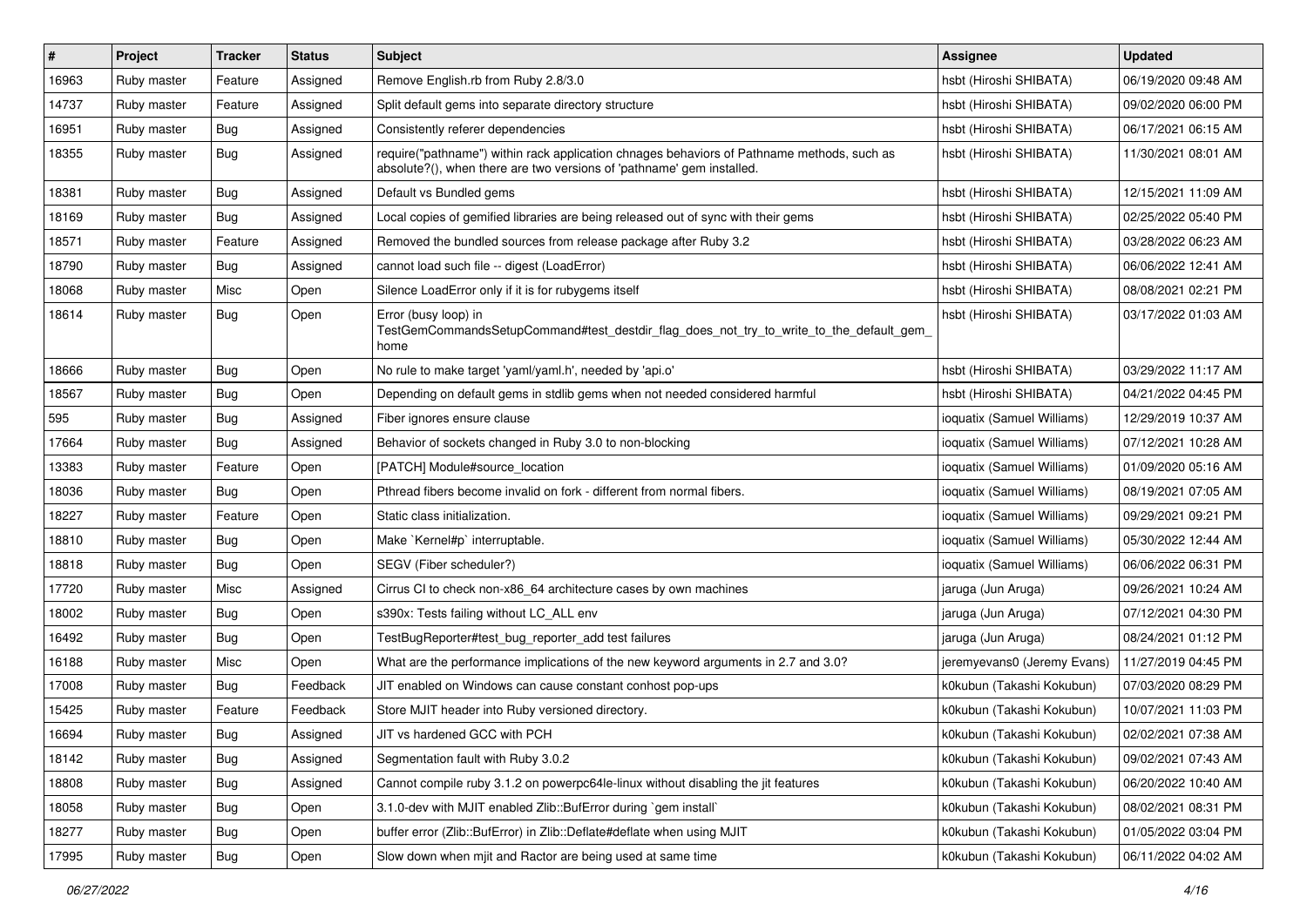| $\sharp$ | Project     | <b>Tracker</b> | <b>Status</b> | <b>Subject</b>                                                                                           | <b>Assignee</b>            | <b>Updated</b>      |
|----------|-------------|----------------|---------------|----------------------------------------------------------------------------------------------------------|----------------------------|---------------------|
| 18811    | Ruby master | <b>Bug</b>     | Feedback      | PTY I/O not working on AIX 7.x                                                                           | kanemoto (Yutaka Kanemoto) | 06/07/2022 07:18 AM |
| 16185    | Ruby master | Bug            | Open          | basictest failure on AIX 6.1 for 64bit build                                                             | kanemoto (Yutaka Kanemoto) | 10/15/2019 12:05 AM |
| 18761    | Ruby master | Misc           | Open          | provide an example wasm project                                                                          | katei (Yuta Saito)         | 05/23/2022 11:01 AM |
| 8833     | Ruby master | Feature        | Feedback      | [PATCH] IPAddr#pred                                                                                      | knu (Akinori MUSHA)        | 10/21/2017 05:15 PM |
| 14105    | Ruby master | Feature        | Feedback      | Introduce xor as alias for Set#^                                                                         | knu (Akinori MUSHA)        | 06/27/2018 10:56 AM |
| 13000    | Ruby master | Feature        | Feedback      | Implement Set#include? with Hash#include?                                                                | knu (Akinori MUSHA)        | 09/11/2020 08:18 PM |
| 18613    | Ruby master | <b>Bug</b>     | Feedback      | Voluntary wanted: Some signal-related tests fail on FreeBSD 13                                           | knu (Akinori MUSHA)        | 05/30/2022 01:43 AM |
| 13610    | Ruby master | Feature        | Assigned      | IPAddr doesn't provide helpful methods to get the subnet or IP address                                   | knu (Akinori MUSHA)        | 10/20/2017 01:13 AM |
| 3953     | Ruby master | Feature        | Assigned      | TCPSocket / UDPSocket do not accept IPAddr objects.                                                      | knu (Akinori MUSHA)        | 12/25/2017 06:14 PM |
| 8047     | Ruby master | Feature        | Assigned      | IPAddr makes host address with netmask                                                                   | knu (Akinori MUSHA)        | 01/05/2018 09:00 PM |
| 11527    | Ruby master | Feature        | Assigned      | IPAddr#mask addr isn't a method                                                                          | knu (Akinori MUSHA)        | 11/07/2018 04:12 PM |
| 11531    | Ruby master | <b>Bug</b>     | Assigned      | IPAddr#== implements wrong logic                                                                         | knu (Akinori MUSHA)        | 12/29/2019 12:50 PM |
| 15281    | Ruby master | Feature        | Assigned      | Speed up Set#intersect with size check.                                                                  | knu (Akinori MUSHA)        | 08/11/2020 02:43 AM |
| 11710    | Ruby master | Feature        | Open          | [PATCH] Replace Set#merge with Set#merge! and make Set#merge non-mutating.                               | knu (Akinori MUSHA)        | 11/18/2015 07:28 PM |
| 15240    | Ruby master | Feature        | Open          | Set operations check for is_a?(Set), rather than allowing duck typing                                    | knu (Akinori MUSHA)        | 08/27/2019 08:12 PM |
| 17210    | Ruby master | Feature        | Open          | More readable and useful `Set#inspect`                                                                   | knu (Akinori MUSHA)        | 05/19/2021 10:12 PM |
| 16989    | Ruby master | Feature        | Open          | Sets: need $\Psi$                                                                                        | knu (Akinori MUSHA)        | 02/18/2022 02:57 AM |
| 10844    | Ruby master | Feature        | Feedback      | TracePoint API needs an event to inform about creating/removing a new frame without calling<br>something | ko1 (Koichi Sasada)        | 03/02/2015 06:38 PM |
| 11348    | Ruby master | Feature        | Feedback      | TracePoint API needs events for fiber's switching                                                        | ko1 (Koichi Sasada)        | 09/01/2015 09:12 AM |
| 8725     | Ruby master | Feature        | Feedback      | Possibility to get a signal handler without changing it                                                  | ko1 (Koichi Sasada)        | 12/25/2017 06:15 PM |
| 6602     | Ruby master | Feature        | Feedback      | Tail call optimization: enable by default?                                                               | ko1 (Koichi Sasada)        | 06/13/2020 01:31 AM |
| 12607    | Ruby master | Feature        | Feedback      | Ruby needs an atomic integer                                                                             | ko1 (Koichi Sasada)        | 01/29/2021 12:28 PM |
| 9755     | Ruby master | Feature        | Assigned      | Thread::Backtrace::Location#defined class                                                                | ko1 (Koichi Sasada)        | 04/18/2014 09:22 AM |
| 8960     | Ruby master | Feature        | Assigned      | Add Exception#backtrace_locations                                                                        | ko1 (Koichi Sasada)        | 11/25/2016 02:15 PM |
| 13388    | Ruby master | Feature        | Assigned      | gc.c: Add GC.get_parameters and .set_parameters                                                          | ko1 (Koichi Sasada)        | 03/30/2017 10:52 AM |
| 13252    | Ruby master | Feature        | Assigned      | C API for creating strings without copying                                                               | ko1 (Koichi Sasada)        | 04/17/2017 07:22 AM |
| 3731     | Ruby master | Feature        | Assigned      | Easier Embedding API for Ruby                                                                            | ko1 (Koichi Sasada)        | 12/25/2017 06:14 PM |
| 4040     | Ruby master | Bug            | Assigned      | SystemStackError with Hash[*a] for Large _a_                                                             | ko1 (Koichi Sasada)        | 12/25/2017 06:14 PM |
| 6694     | Ruby master | Feature        | Assigned      | Thread.new without block.                                                                                | ko1 (Koichi Sasada)        | 12/25/2017 06:15 PM |
| 6695     | Ruby master | Feature        | Assigned      | Configuration for Thread/Fiber creation                                                                  | ko1 (Koichi Sasada)        | 12/25/2017 06:15 PM |
| 8576     | Ruby master | Feature        | Assigned      | Add optimized method type for constant value methods                                                     | ko1 (Koichi Sasada)        | 12/25/2017 06:15 PM |
| 2294     | Ruby master | Feature        | Assigned      | [PATCH] ruby_bind_stack() to embed Ruby in coroutine                                                     | ko1 (Koichi Sasada)        | 01/05/2018 09:00 PM |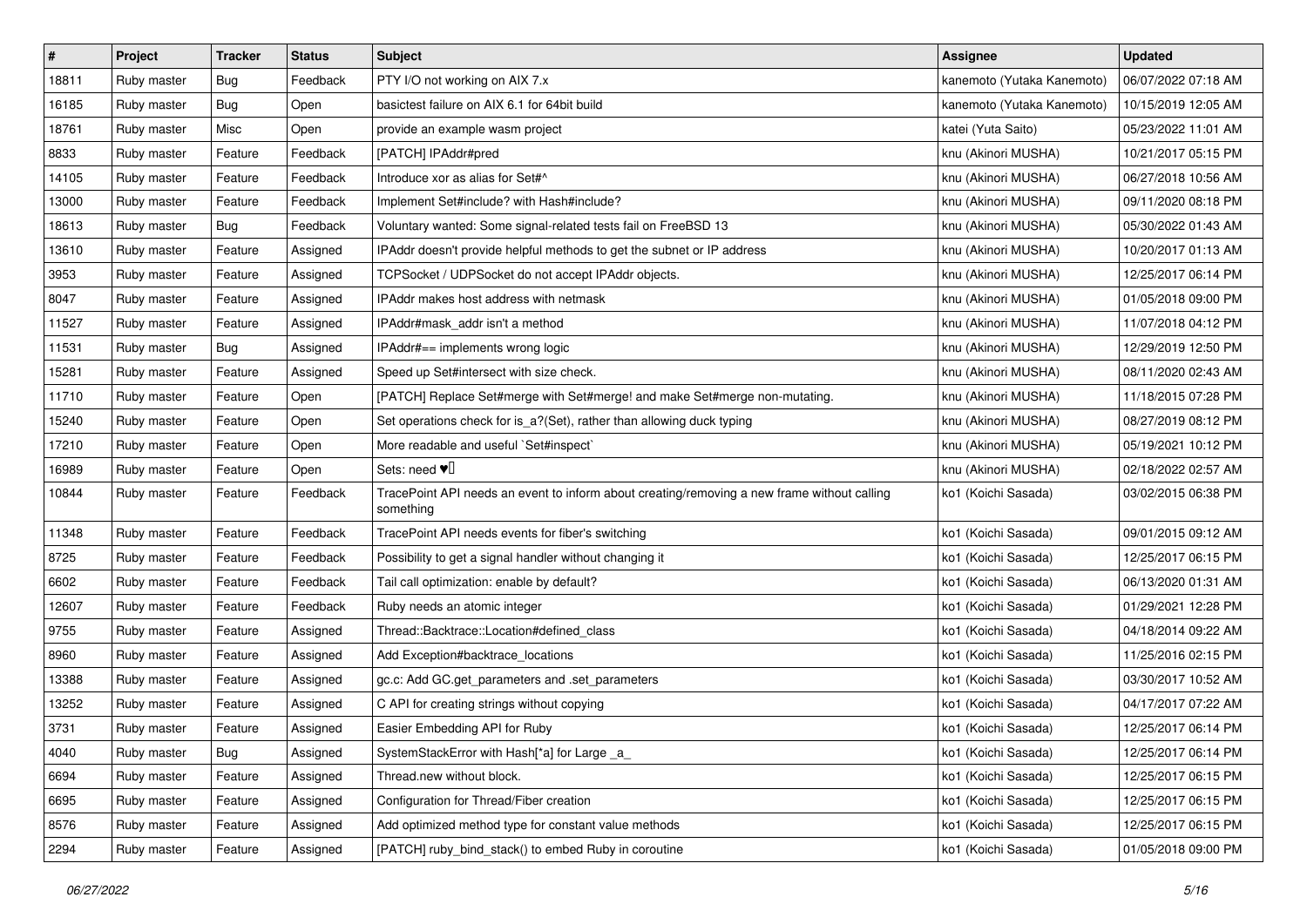| $\pmb{\#}$ | Project     | <b>Tracker</b> | <b>Status</b> | Subject                                                                                                                   | <b>Assignee</b>     | <b>Updated</b>      |
|------------|-------------|----------------|---------------|---------------------------------------------------------------------------------------------------------------------------|---------------------|---------------------|
| 7976       | Ruby master | <b>Bug</b>     | Assigned      | TracePoint call is at call point, not call site                                                                           | ko1 (Koichi Sasada) | 01/05/2018 09:00 PM |
| 14727      | Ruby master | Bug            | Assigned      | TestQueue#test_queue_with_trap always timeout on Windows10                                                                | ko1 (Koichi Sasada) | 05/01/2018 02:59 AM |
| 13821      | Ruby master | Feature        | Assigned      | Allow fibers to be resumed across threads                                                                                 | ko1 (Koichi Sasada) | 02/15/2019 10:09 AM |
| 15878      | Ruby master | Feature        | Assigned      | Make exit faster by not running GC                                                                                        | ko1 (Koichi Sasada) | 07/29/2019 07:48 AM |
| 16027      | Ruby master | Feature        | Assigned      | Update Ruby's dtrace / USDT API to match what is exposed via the TracePoint API                                           | ko1 (Koichi Sasada) | 08/03/2019 02:41 AM |
| 15939      | Ruby master | Feature        | Assigned      | Dump symbols reference to their fstr in ObjectSpace.dump()                                                                | ko1 (Koichi Sasada) | 08/08/2019 09:38 PM |
| 16124      | Ruby master | Misc           | Assigned      | Let the transient heap belong to obispace                                                                                 | ko1 (Koichi Sasada) | 11/18/2019 08:48 AM |
| 16819      | Ruby master | <b>Bug</b>     | Assigned      | Line reporting off by one when reporting line of a hash?                                                                  | ko1 (Koichi Sasada) | 06/16/2020 05:57 PM |
| 15499      | Ruby master | <b>Bug</b>     | Assigned      | Breaking behavior on ruby 2.6: rb_thread_call_without_gvl doesn't invoke unblock_function when<br>used on the main thread | ko1 (Koichi Sasada) | 01/05/2021 02:24 AM |
| 17593      | Ruby master | Feature        | Assigned      | load_iseq_eval should override the ISeq path                                                                              | ko1 (Koichi Sasada) | 02/16/2021 08:27 AM |
| 17678      | Ruby master | Bug            | Assigned      | Ractors do not restart after fork                                                                                         | ko1 (Koichi Sasada) | 03/09/2021 12:42 AM |
| 17677      | Ruby master | <b>Bug</b>     | Assigned      | Ractor crashes fork when blocking                                                                                         | ko1 (Koichi Sasada) | 03/09/2021 12:42 AM |
| 17676      | Ruby master | <b>Bug</b>     | Assigned      | Accessing ENV from Ractor raises IsolationError                                                                           | ko1 (Koichi Sasada) | 03/09/2021 02:37 AM |
| 17679      | Ruby master | Bug            | Assigned      | Ractor incoming channel can consume unlimited resources                                                                   | ko1 (Koichi Sasada) | 03/26/2021 09:16 AM |
| 16776      | Ruby master | Bug            | Assigned      | Regression in coverage library                                                                                            | ko1 (Koichi Sasada) | 11/24/2021 07:26 AM |
| 17516      | Ruby master | Bug            | Assigned      | forking in a ractor causes Ruby to crash                                                                                  | ko1 (Koichi Sasada) | 11/30/2021 05:26 AM |
| 14090      | Ruby master | Bug            | Assigned      | TestGc#test interrupt in finalizer` fails very rarely                                                                     | ko1 (Koichi Sasada) | 12/02/2021 07:24 PM |
| 17998      | Ruby master | Bug            | Assigned      | ractor: process hanging (with ractors initialized, but not being used)                                                    | ko1 (Koichi Sasada) | 12/02/2021 08:17 PM |
| 18024      | Ruby master | Bug            | Assigned      | Ractor crashes when connections are closed in multiple Ractors                                                            | ko1 (Koichi Sasada) | 12/14/2021 04:41 PM |
| 17826      | Ruby master | Bug            | Assigned      | Ractor#take hangs if used in multiple Threads                                                                             | ko1 (Koichi Sasada) | 12/15/2021 01:30 PM |
| 8263       | Ruby master | Feature        | Assigned      | Support discovering yield state of individual Fibers                                                                      | ko1 (Koichi Sasada) | 12/23/2021 11:40 PM |
| 12020      | Ruby master | Feature        | Assigned      | Documenting Ruby memory model                                                                                             | ko1 (Koichi Sasada) | 12/23/2021 11:40 PM |
| 18572      | Ruby master | <b>Bug</b>     | Assigned      | Performance regression when invoking refined methods                                                                      | ko1 (Koichi Sasada) | 02/10/2022 12:48 AM |
| 17196      | Ruby master | Bug            | Assigned      | Segmentation Fault with Socket#close in Ractors                                                                           | ko1 (Koichi Sasada) | 03/20/2022 01:52 PM |
| 17363      | Ruby master | Feature        | Assigned      | Timeouts                                                                                                                  | ko1 (Koichi Sasada) | 05/14/2022 09:06 AM |
| 18464      | Ruby master | Bug            | Assigned      | RUBY_INTERNAL_EVENT_NEWOBJ tracepoint causes an interpreter crash when combined with<br>Ractors                           | ko1 (Koichi Sasada) | 06/08/2022 08:25 AM |
| 14607      | Ruby master | Bug            | Assigned      | Fix use of the rb_profile_frames start parameter                                                                          | ko1 (Koichi Sasada) | 06/09/2022 06:12 AM |
| 10009      | Ruby master | Bug            | Open          | IO operation is 10x slower in multi-thread environment                                                                    | ko1 (Koichi Sasada) | 05/21/2015 07:19 AM |
| 10932      | Ruby master | Feature        | Open          | Enabling allocation tracing as early as possible                                                                          | ko1 (Koichi Sasada) | 06/13/2015 07:54 AM |
| 13512      | Ruby master | Feature        | Open          | <b>System Threads</b>                                                                                                     | ko1 (Koichi Sasada) | 07/14/2017 07:08 AM |
| 10423      | Ruby master | Feature        | Open          | [PATCH] opt_str_lit*: avoid literal string allocations                                                                    | ko1 (Koichi Sasada) | 01/05/2018 09:01 PM |
| 14859      | Ruby master | Feature        | Open          | [PATCH] implement Timeout in VM                                                                                           | ko1 (Koichi Sasada) | 07/22/2018 07:42 AM |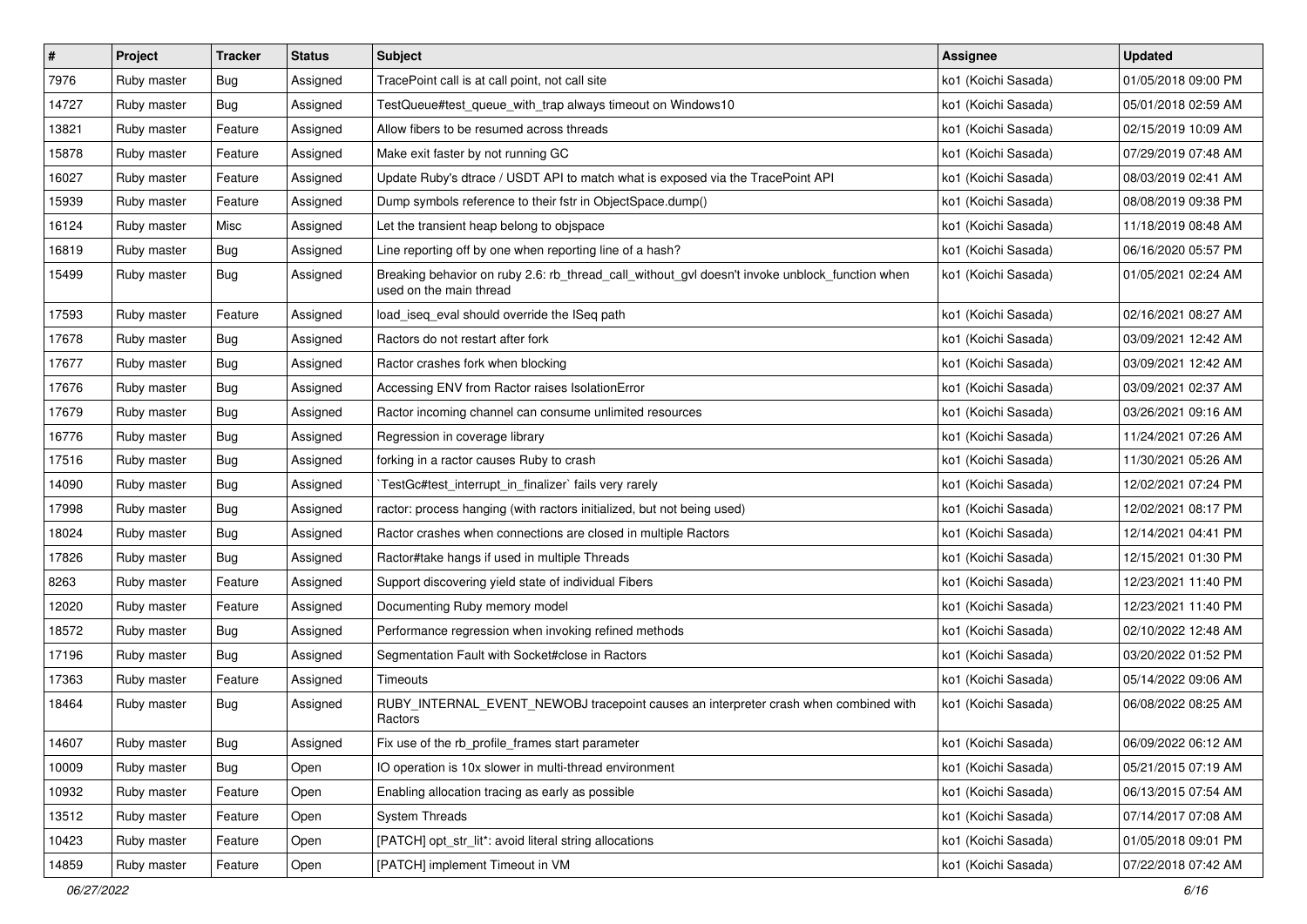| $\vert$ # | Project     | Tracker    | <b>Status</b> | Subject                                                                                                                           | <b>Assignee</b>          | <b>Updated</b>      |
|-----------|-------------|------------|---------------|-----------------------------------------------------------------------------------------------------------------------------------|--------------------------|---------------------|
| 15263     | Ruby master | <b>Bug</b> | Open          | [PATCH] vm_trace.c (postponed_job_register): only hit main thread                                                                 | ko1 (Koichi Sasada)      | 10/27/2018 11:35 PM |
| 15315     | Ruby master | Bug        | Open          | ec_switch can still lose interrupts                                                                                               | ko1 (Koichi Sasada)      | 11/20/2018 09:32 AM |
| 14813     | Ruby master | Feature    | Open          | [PATCH] gc.c: make gc_enter+gc_exit pairs dtrace probes, too                                                                      | ko1 (Koichi Sasada)      | 12/17/2018 07:42 AM |
| 11174     | Ruby master | <b>Bug</b> | Open          | threads memory leak                                                                                                               | ko1 (Koichi Sasada)      | 06/17/2019 03:17 PM |
| 15854     | Ruby master | Feature    | Open          | Tracing instance variable assignment                                                                                              | ko1 (Koichi Sasada)      | 07/29/2019 07:13 AM |
| 15802     | Ruby master | Misc       | Open          | Reduce the minimum string buffer size from 127 to 63 bytes                                                                        | ko1 (Koichi Sasada)      | 07/30/2019 04:04 AM |
| 8444      | Ruby master | Bug        | Open          | Regexp vars \$~ and friends are not thread local                                                                                  | ko1 (Koichi Sasada)      | 07/30/2019 07:38 AM |
| 15778     | Ruby master | Feature    | Open          | Expose an API to pry-open the stack frames in Ruby                                                                                | ko1 (Koichi Sasada)      | 08/29/2019 06:24 AM |
| 11808     | Ruby master | Bug        | Open          | Different behavior between Enumerable#grep and Array#grep                                                                         | ko1 (Koichi Sasada)      | 10/26/2020 04:36 AM |
| 17359     | Ruby master | Bug        | Open          | Ractor copy mode is not Ractor-safe                                                                                               | ko1 (Koichi Sasada)      | 12/02/2020 05:42 PM |
| 14492     | Ruby master | Feature    | Open          | iseq loading + caching should be in core                                                                                          | ko1 (Koichi Sasada)      | 12/10/2020 08:53 AM |
| 10238     | Ruby master | Feature    | Open          | todo: remove dependency on malloc_usable_size                                                                                     | ko1 (Koichi Sasada)      | 12/10/2020 09:20 AM |
| 17404     | Ruby master | Feature    | Open          | Ractor `move:` API to allow shareability check                                                                                    | ko1 (Koichi Sasada)      | 12/18/2020 09:17 PM |
| 17414     | Ruby master | Feature    | Open          | Ractor should allow access to shareable attributes for Modules/Classes                                                            | ko1 (Koichi Sasada)      | 12/21/2020 03:56 PM |
| 17393     | Ruby master | Feature    | Open          | `Ractor::Moved#inspect`                                                                                                           | ko1 (Koichi Sasada)      | 12/21/2020 05:47 PM |
| 17513     | Ruby master | Bug        | Open          | Methods of shareable objects and UnboundMethods should be shareable                                                               | ko1 (Koichi Sasada)      | 01/06/2021 08:53 PM |
| 17420     | Ruby master | <b>Bug</b> | Open          | Unsafe mutation of \$" when doing non-RubyGems require in Ractor                                                                  | ko1 (Koichi Sasada)      | 01/07/2021 01:23 PM |
| 17531     | Ruby master | Bug        | Open          | did_you_mean' not Ractor friendly                                                                                                 | ko1 (Koichi Sasada)      | 01/29/2021 08:48 AM |
| 17543     | Ruby master | <b>Bug</b> | Open          | Ractor isolation broken by `self` in shareable proc                                                                               | ko1 (Koichi Sasada)      | 01/29/2021 03:06 PM |
| 17667     | Ruby master | Bug        | Open          | Module#name needs synchronization                                                                                                 | ko1 (Koichi Sasada)      | 03/02/2021 07:31 AM |
| 17884     | Ruby master | Feature    | Open          | locindex for profiling tools                                                                                                      | ko1 (Koichi Sasada)      | 05/24/2021 04:17 PM |
| 17617     | Ruby master | <b>Bug</b> | Open          | When a Ractor's incoming port is closed, Ractor.receive_if does not raise Ractor::ClosedError, but<br>instead blocks indefinitely | ko1 (Koichi Sasada)      | 09/14/2021 01:40 AM |
| 17624     | Ruby master | <b>Bug</b> | Open          | Ractor.receive is not thread-safe                                                                                                 | ko1 (Koichi Sasada)      | 09/14/2021 01:40 AM |
| 18119     | Ruby master | <b>Bug</b> | Open          | Ractor crashes when instantiating classes                                                                                         | ko1 (Koichi Sasada)      | 09/14/2021 01:42 AM |
| 18258     | Ruby master | Bug        | Open          | Ractor.shareable? can be slow and mutates internal object flags.                                                                  | ko1 (Koichi Sasada)      | 10/21/2021 08:58 AM |
| 17502     | Ruby master | Misc       | Open          | C vs Ruby                                                                                                                         | ko1 (Koichi Sasada)      | 12/02/2021 07:53 PM |
| 18275     | Ruby master | Feature    | Open          | Add an option to define_method to not capture the surrounding environment                                                         | ko1 (Koichi Sasada)      | 12/03/2021 02:34 PM |
| 14394     | Ruby master | Feature    | Open          | Class.descendants                                                                                                                 | ko1 (Koichi Sasada)      | 01/20/2022 10:46 PM |
| 18553     | Ruby master | Bug        | Open          | Memory leak on compiling method call with kwargs                                                                                  | ko1 (Koichi Sasada)      | 03/23/2022 09:34 PM |
| 11269     | Ruby master | <b>Bug</b> | Assigned      | ruby init setproctitle() should be called before require libraries()                                                              | kosaki (Motohiro KOSAKI) | 06/17/2015 03:01 AM |
| 4464      | Ruby master | Feature    | Assigned      | [PATCH] add Fcntl::Flock object for easier use of POSIX file locks                                                                | kosaki (Motohiro KOSAKI) | 12/25/2017 06:14 PM |
| 7086      | Ruby master | Feature    | Assigned      | ConditionVariable#wait has meaningless return value                                                                               | kosaki (Motohiro KOSAKI) | 12/25/2017 06:15 PM |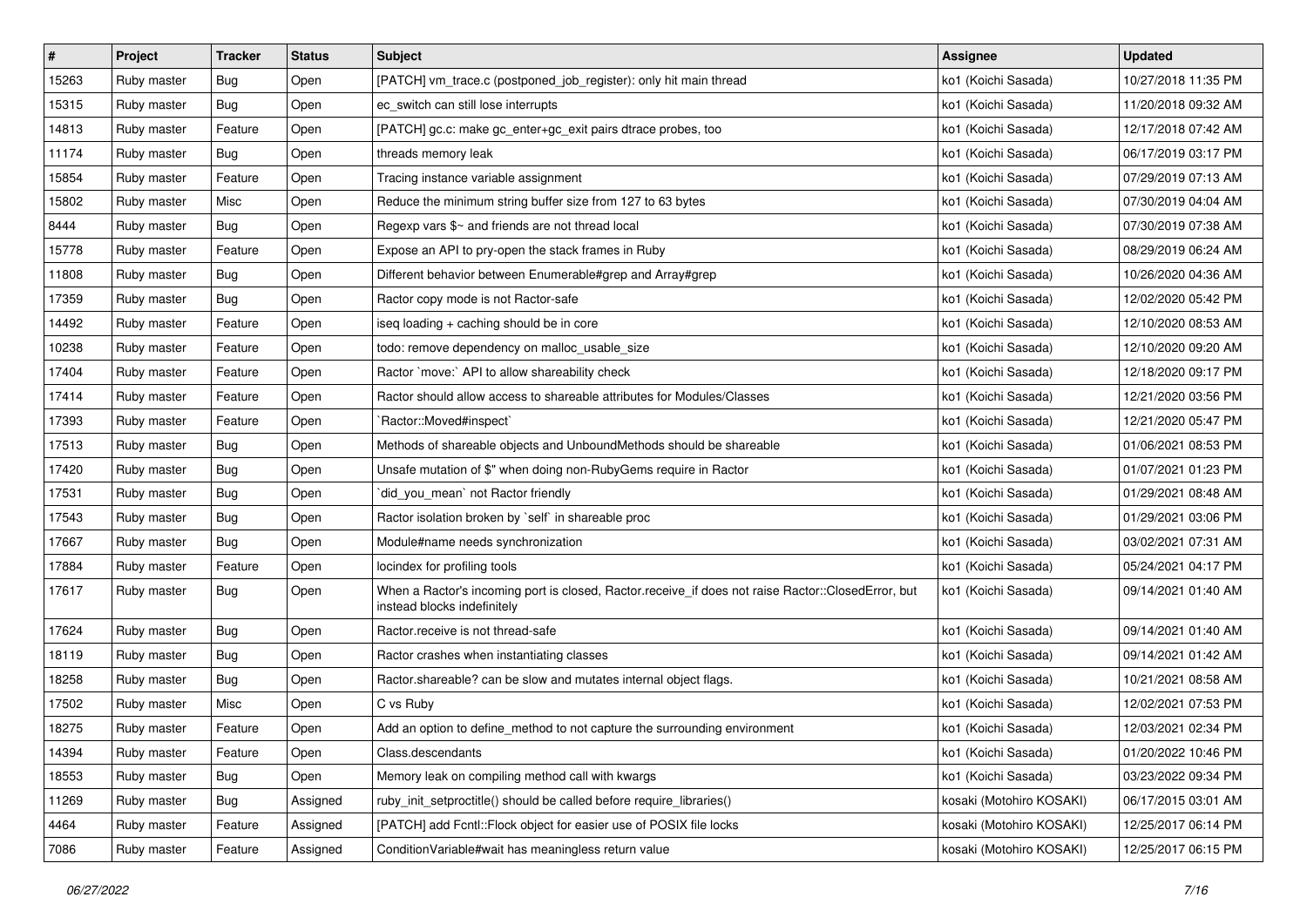| #     | Project     | <b>Tracker</b> | <b>Status</b> | <b>Subject</b>                                                                                       | <b>Assignee</b>                     | <b>Updated</b>      |
|-------|-------------|----------------|---------------|------------------------------------------------------------------------------------------------------|-------------------------------------|---------------------|
| 13697 | Ruby master | Feature        | Open          | [PATCH]: futex based thread primitives                                                               | kosaki (Motohiro KOSAKI)            | 01/28/2018 11:41 PM |
| 17478 | Ruby master | Bug            | Assigned      | Ruby3.0 is slower than Ruby2.7.2 when parsing a large CSV file                                       | kou (Kouhei Sutou)                  | 11/24/2021 05:12 AM |
| 18034 | Ruby master | Bug            | Assigned      | Segmentation fault fiddle with `--enable-bundled-libffi` and macOS                                   | kou (Kouhei Sutou)                  | 11/30/2021 07:39 AM |
| 7859  | Ruby master | Bug            | Assigned      | Readline: Incorrect arrow key behavior in vi_editing_mode insert mode with Readline 6.2              | kouji (Kouji Takao)                 | 12/25/2017 06:15 PM |
| 8782  | Ruby master | <b>Bug</b>     | Assigned      | Don't set rl_getc_function on editline                                                               | kouji (Kouji Takao)                 | 01/05/2018 09:00 PM |
| 17355 | Ruby master | Feature        | Assigned      | Using same set of names in or-patterns (pattern matching with $Foo(x)   Bar(x)$ )                    | ktsj (Kazuki Tsujimoto)             | 09/13/2021 09:11 AM |
| 18408 | Ruby master | Feature        | Assigned      | Allow pattern match to set instance variables                                                        | ktsj (Kazuki Tsujimoto)             | 01/26/2022 07:07 PM |
| 18773 | Ruby master | Feature        | Assigned      | deconstruct to receive a range                                                                       | ktsj (Kazuki Tsujimoto)             | 06/24/2022 07:21 AM |
| 15918 | Ruby master | Feature        | Open          | Pattern matching for Set                                                                             | ktsj (Kazuki Tsujimoto)             | 07/29/2019 08:12 AM |
| 15881 | Ruby master | Feature        | Open          | Optimize deconstruct in pattern matching                                                             | ktsj (Kazuki Tsujimoto)             | 12/25/2019 04:28 AM |
| 4247  | Ruby master | Feature        | Assigned      | New features for Array#sample, Array#choice                                                          | mame (Yusuke Endoh)                 | 12/25/2017 06:14 PM |
| 14244 | Ruby master | Feature        | Open          | Better error messages for scripts with non-matching end statements                                   | mame (Yusuke Endoh)                 | 11/29/2018 08:57 AM |
| 18194 | Ruby master | Feature        | Open          | No easy way to format exception messages per thread/fiber scheduler context.                         | mame (Yusuke Endoh)                 | 09/29/2021 10:10 AM |
| 18564 | Ruby master | Feature        | Open          | Add Exception#detailed_message                                                                       | mame (Yusuke Endoh)                 | 02/01/2022 08:06 PM |
| 14116 | Ruby master | Feature        | Feedback      | Add Matrix #exponentiate method as Matlab's exp                                                      | marcandre (Marc-Andre<br>Lafortune) | 11/20/2017 06:52 AM |
| 12676 | Ruby master | Feature        | Assigned      | Significant performance increase, and code conciseness, for prime_division method in prime.rb        | marcandre (Marc-Andre<br>Lafortune) | 11/18/2016 03:46 PM |
| 8223  | Ruby master | Feature        | Open          | Make Matrix more omnivorous.                                                                         | marcandre (Marc-Andre<br>Lafortune) | 04/09/2013 03:42 AM |
| 9347  | Ruby master | Feature        | Open          | Accept non callable argument to detect                                                               | marcandre (Marc-Andre<br>Lafortune) | 01/05/2018 09:00 PM |
| 15815 | Ruby master | Feature        | Open          | Add option to raise NoMethodError for OpenStruct                                                     | marcandre (Marc-Andre<br>Lafortune) | 09/28/2020 02:11 AM |
| 6256  | Ruby master | Feature        | Feedback      | Slightly improve ruby_qsort performance                                                              | MartinBosslet (Martin Bosslet)      | 01/10/2019 01:51 PM |
| 8371  | Ruby master | Feature        | Feedback      | Make some enumerators mimic arrays                                                                   | matz (Yukihiro Matsumoto)           | 06/02/2013 04:11 PM |
| 8520  | Ruby master | Feature        | Feedback      | Distinct to_s methods for Array, Hash                                                                | matz (Yukihiro Matsumoto)           | 06/14/2013 12:37 AM |
| 8168  | Ruby master | Feature        | Feedback      | Feature request: support for (single) statement lambda syntax/definition                             | matz (Yukihiro Matsumoto)           | 01/11/2014 11:36 AM |
| 9064  | Ruby master | Feature        | Feedback      | Add support for packages, like in Java                                                               | matz (Yukihiro Matsumoto)           | 07/29/2014 02:07 AM |
| 11087 | Ruby master | Feature        | Feedback      | Method to retrieve {local, global, instance} variables as a Hash                                     | matz (Yukihiro Matsumoto)           | 06/12/2015 09:13 AM |
| 6251  | Ruby master | Feature        | Feedback      | Magic comments for compile options                                                                   | matz (Yukihiro Matsumoto)           | 08/21/2015 11:47 PM |
| 6739  | Ruby master | Feature        | Feedback      | One-line rescue statement should support specifying an exception class                               | matz (Yukihiro Matsumoto)           | 05/18/2016 12:42 AM |
| 8365  | Ruby master | Feature        | Feedback      | Make variables objects                                                                               | matz (Yukihiro Matsumoto)           | 08/19/2016 07:21 PM |
| 12861 | Ruby master | Feature        | Feedback      | super in a block can be either lexically or dynamically scoped depending on how the block is invoked | matz (Yukihiro Matsumoto)           | 12/21/2016 05:20 PM |
| 11484 | Ruby master | Feature        | Feedback      | add output offset for readpartial/read_nonblock/etc                                                  | matz (Yukihiro Matsumoto)           | 09/25/2017 07:28 AM |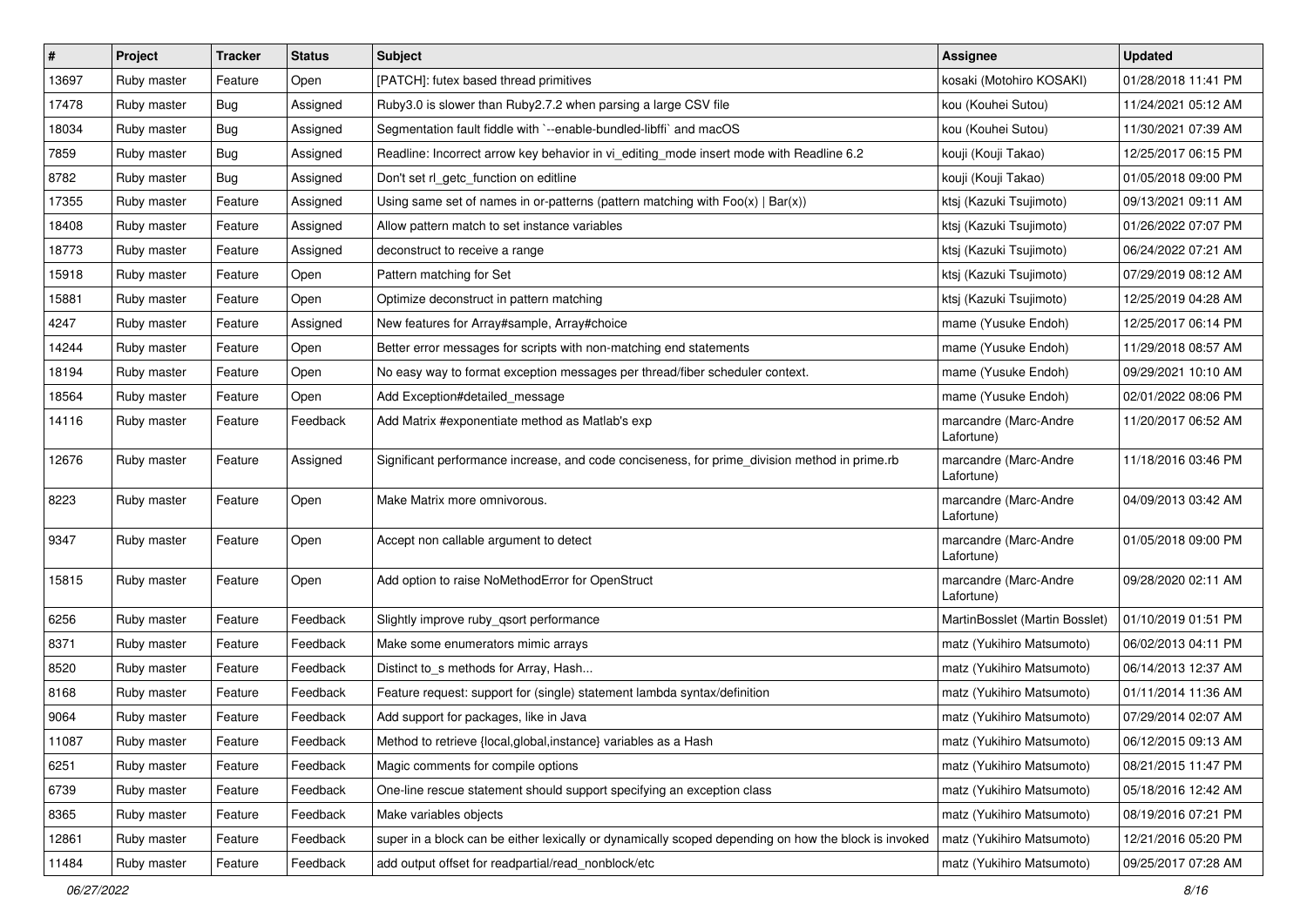| $\pmb{\#}$ | Project     | <b>Tracker</b> | <b>Status</b> | Subject                                                                                                                          | <b>Assignee</b>           | <b>Updated</b>      |
|------------|-------------|----------------|---------------|----------------------------------------------------------------------------------------------------------------------------------|---------------------------|---------------------|
| 4264       | Ruby master | Feature        | Feedback      | General type coercion protocol for Ruby                                                                                          | matz (Yukihiro Matsumoto) | 12/25/2017 06:14 PM |
| 5644       | Ruby master | Feature        | Feedback      | add Enumerable#exclude? antonym                                                                                                  | matz (Yukihiro Matsumoto) | 12/25/2017 06:15 PM |
| 5673       | Ruby master | Feature        | Feedback      | undef_method probably doesn't need to raise an error                                                                             | matz (Yukihiro Matsumoto) | 12/25/2017 06:15 PM |
| 6367       | Ruby master | Feature        | Feedback      | #same? for Enumerable                                                                                                            | matz (Yukihiro Matsumoto) | 12/25/2017 06:15 PM |
| 6478       | Ruby master | Feature        | Feedback      | BasicObject#_class_                                                                                                              | matz (Yukihiro Matsumoto) | 12/25/2017 06:15 PM |
| 6515       | Ruby master | Feature        | Feedback      | array.c: added method that verifies if an Array is part of another                                                               | matz (Yukihiro Matsumoto) | 12/25/2017 06:15 PM |
| 6697       | Ruby master | Feature        | Feedback      | [PATCH] Add Kernel#Symbol conversion method like String(), Array() etc.                                                          | matz (Yukihiro Matsumoto) | 12/25/2017 06:15 PM |
| 7939       | Ruby master | Feature        | Feedback      | Alternative curry function creation                                                                                              | matz (Yukihiro Matsumoto) | 12/25/2017 06:15 PM |
| 8707       | Ruby master | Feature        | Feedback      | Hash#reverse_each                                                                                                                | matz (Yukihiro Matsumoto) | 01/05/2018 09:00 PM |
| 10064      | Ruby master | Feature        | Feedback      | &:symbol in when clause                                                                                                          | matz (Yukihiro Matsumoto) | 01/05/2018 09:01 PM |
| 10355      | Ruby master | Feature        | Feedback      | Feature request: Module#prepended?(mod)                                                                                          | matz (Yukihiro Matsumoto) | 01/05/2018 09:01 PM |
| 6118       | Ruby master | Feature        | Feedback      | Hash#keys_of(values), returns related keys of given values                                                                       | matz (Yukihiro Matsumoto) | 01/10/2019 08:16 AM |
| 6727       | Ruby master | Feature        | Feedback      | Add Array#rest (with implementation)                                                                                             | matz (Yukihiro Matsumoto) | 08/14/2019 08:51 AM |
| 15723      | Ruby master | Misc           | Feedback      | Reconsider numbered parameters                                                                                                   | matz (Yukihiro Matsumoto) | 10/03/2019 07:16 PM |
| 15123      | Ruby master | Feature        | Feedback      | Enumerable#compact proposal                                                                                                      | matz (Yukihiro Matsumoto) | 10/30/2019 07:30 PM |
| 9602       | Ruby master | Feature        | Feedback      | Logic with `Enumerable#grep`                                                                                                     | matz (Yukihiro Matsumoto) | 12/01/2019 05:23 PM |
| 8026       | Ruby master | Feature        | Feedback      | Need Module#prepended_modules                                                                                                    | matz (Yukihiro Matsumoto) | 01/16/2020 06:12 AM |
| 5628       | Ruby master | Feature        | Feedback      | Module#basename                                                                                                                  | matz (Yukihiro Matsumoto) | 08/29/2020 05:01 PM |
| 17265      | Ruby master | Feature        | Feedback      | Add `Bool` module                                                                                                                | matz (Yukihiro Matsumoto) | 10/26/2020 09:44 AM |
| 6219       | Ruby master | Feature        | Feedback      | Return value of Hash#store                                                                                                       | matz (Yukihiro Matsumoto) | 12/10/2020 08:46 AM |
| 5514       | Ruby master | Feature        | Feedback      | Numeric III quotient II quotrem IIII                                                                                             | matz (Yukihiro Matsumoto) | 12/10/2020 08:49 AM |
| 5521       | Ruby master | Feature        | Feedback      | Numeric#rational? <sup>[</sup> ]Numeric#complex? <sup>[]</sup> Numeric#float? <sup>[10]</sup>                                    | matz (Yukihiro Matsumoto) | 12/10/2020 08:49 AM |
| 10042      | Ruby master | Feature        | Feedback      | Deprecate postfix rescue syntax for removal in 3.0                                                                               | matz (Yukihiro Matsumoto) | 12/10/2020 08:53 AM |
| 6806       | Ruby master | Feature        | Feedback      | Support functional programming: forbid instance/class variables for ModuleName::method_name,<br>allow for ModuleName.method_name | matz (Yukihiro Matsumoto) | 12/10/2020 08:53 AM |
| 7511       | Ruby master | Feature        | Feedback      | short-circuiting logical implication operator                                                                                    | matz (Yukihiro Matsumoto) | 12/10/2020 08:55 AM |
| 13303      | Ruby master | Feature        | Feedback      | String#any? as !String#empty?                                                                                                    | matz (Yukihiro Matsumoto) | 02/23/2021 05:14 PM |
| 11779      | Ruby master | <b>Bug</b>     | Feedback      | Module#using does not make sense as a method                                                                                     | matz (Yukihiro Matsumoto) | 06/17/2021 09:58 AM |
| 12075      | Ruby master | Feature        | Feedback      | some container#nonempty?                                                                                                         | matz (Yukihiro Matsumoto) | 10/07/2021 03:11 AM |
| 12745      | Ruby master | Feature        | Feedback      | String#(g)sub(!) should pass a MatchData to the block, not a String                                                              | matz (Yukihiro Matsumoto) | 11/03/2021 11:46 PM |
| 8096       | Ruby master | Feature        | Feedback      | introduce Time.current timestamp                                                                                                 | matz (Yukihiro Matsumoto) | 12/23/2021 11:40 PM |
| 9768       | Ruby master | Feature        | Assigned      | Method that is visible only within a certain module/class                                                                        | matz (Yukihiro Matsumoto) | 04/25/2014 06:43 AM |
| 9816       | Ruby master | Feature        | Assigned      | 00000000000000000000                                                                                                             | matz (Yukihiro Matsumoto) | 10/28/2014 08:29 AM |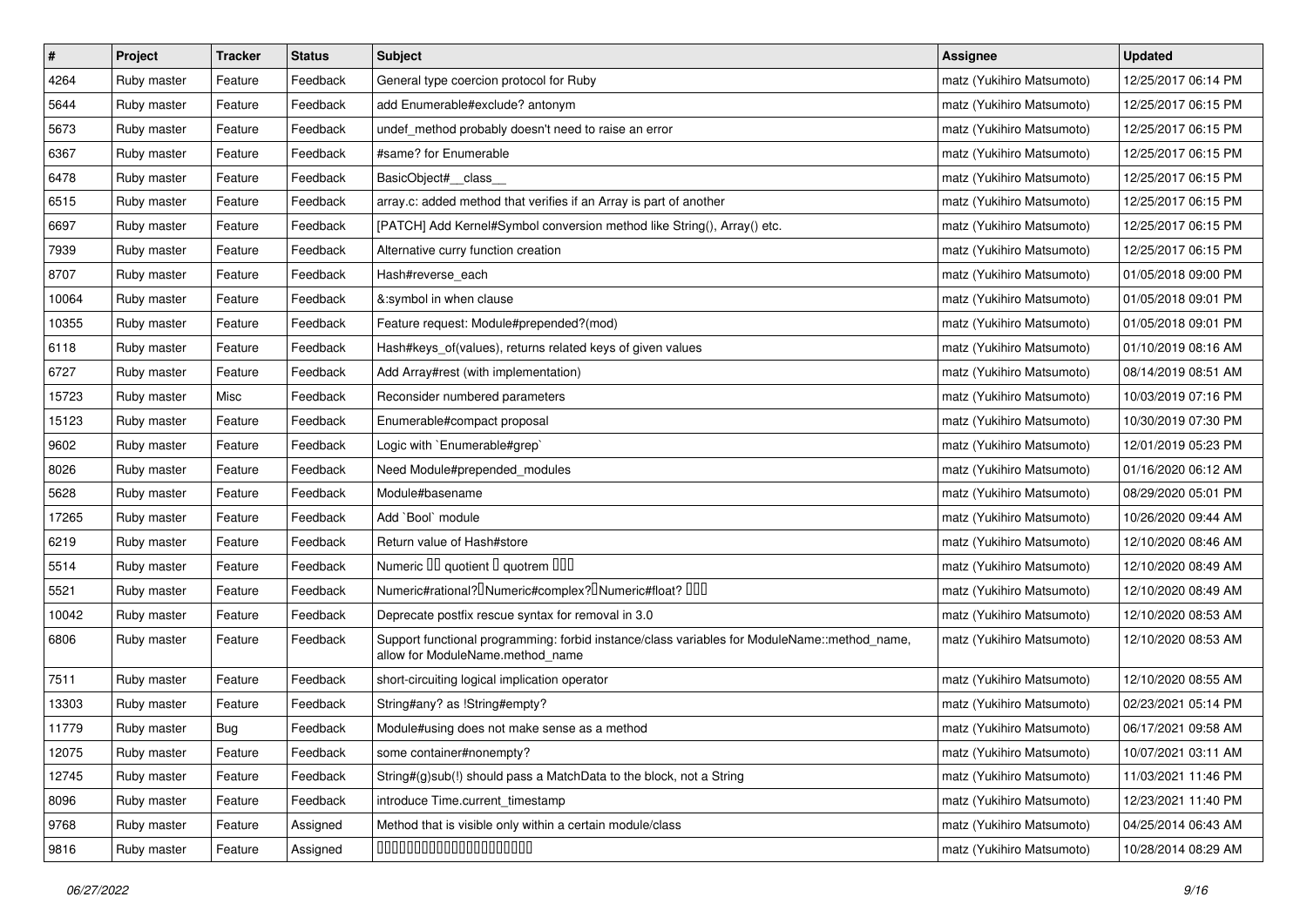| #     | Project     | <b>Tracker</b> | <b>Status</b> | Subject                                                                                                                 | <b>Assignee</b>           | <b>Updated</b>      |
|-------|-------------|----------------|---------------|-------------------------------------------------------------------------------------------------------------------------|---------------------------|---------------------|
| 10481 | Ruby master | Feature        | Assigned      | Add "if" and "unless" clauses to rescue statements                                                                      | matz (Yukihiro Matsumoto) | 01/18/2015 02:46 PM |
| 11028 | Ruby master | Feature        | Assigned      | standalone running single file ( zipped archives of ruby code) running **without installation** using<br>"gem install " | matz (Yukihiro Matsumoto) | 04/04/2015 01:44 AM |
| 8839  | Ruby master | Feature        | Assigned      | Class and module should return the class or module that was opened                                                      | matz (Yukihiro Matsumoto) | 12/28/2015 08:36 AM |
| 11704 | Ruby master | Bug            | Assigned      | Refinements only get "used" once in loop                                                                                | matz (Yukihiro Matsumoto) | 04/14/2016 02:45 AM |
| 7314  | Ruby master | Feature        | Assigned      | Convert Proc to Lambda doesn't work in MRI                                                                              | matz (Yukihiro Matsumoto) | 05/21/2016 09:15 AM |
| 6842  | Ruby master | Feature        | Assigned      | Add Optional Arguments to String#strip                                                                                  | matz (Yukihiro Matsumoto) | 08/24/2016 05:50 AM |
| 12813 | Ruby master | Feature        | Assigned      | Calling chunk_while, slice_after, slice_before, slice_when with no block                                                | matz (Yukihiro Matsumoto) | 12/06/2016 12:58 PM |
| 4514  | Ruby master | Feature        | Assigned      | #deep_clone and #deep_dup for Objects                                                                                   | matz (Yukihiro Matsumoto) | 12/25/2017 06:14 PM |
| 4521  | Ruby master | Feature        | Assigned      | NoMethodError#message may take very long to execute                                                                     | matz (Yukihiro Matsumoto) | 12/25/2017 06:14 PM |
| 4592  | Ruby master | Feature        | Assigned      | Tempfile0000000                                                                                                         | matz (Yukihiro Matsumoto) | 12/25/2017 06:14 PM |
| 4818  | Ruby master | Feature        | Assigned      | Add method marshalable?                                                                                                 | matz (Yukihiro Matsumoto) | 12/25/2017 06:15 PM |
| 5064  | Ruby master | Feature        | Assigned      | HTTP user-agent class                                                                                                   | matz (Yukihiro Matsumoto) | 12/25/2017 06:15 PM |
| 5389  | Ruby master | Feature        | Assigned      | New method Enumerator#iterate                                                                                           | matz (Yukihiro Matsumoto) | 12/25/2017 06:15 PM |
| 5445  | Ruby master | Feature        | Assigned      | Need RUBYOPT -r before ARGV -r                                                                                          | matz (Yukihiro Matsumoto) | 12/25/2017 06:15 PM |
| 5558  | Ruby master | Feature        | Assigned      | String#% strange arity errors                                                                                           | matz (Yukihiro Matsumoto) | 12/25/2017 06:15 PM |
| 5582  | Ruby master | Feature        | Assigned      | Allow clone of singleton methods on a BasicObject                                                                       | matz (Yukihiro Matsumoto) | 12/25/2017 06:15 PM |
| 5643  | Ruby master | Feature        | Assigned      | require/load options and binding option                                                                                 | matz (Yukihiro Matsumoto) | 12/25/2017 06:15 PM |
| 5741  | Ruby master | Feature        | Assigned      | Secure Erasure of Passwords                                                                                             | matz (Yukihiro Matsumoto) | 12/25/2017 06:15 PM |
| 5749  | Ruby master | Feature        | Assigned      | new method String#match_all needed                                                                                      | matz (Yukihiro Matsumoto) | 12/25/2017 06:15 PM |
| 5970  | Ruby master | Feature        | Assigned      | Add Enumerable#join with same semantics as Array#join                                                                   | matz (Yukihiro Matsumoto) | 12/25/2017 06:15 PM |
| 6277  | Ruby master | Feature        | Assigned      | Hash#convert_key                                                                                                        | matz (Yukihiro Matsumoto) | 12/25/2017 06:15 PM |
| 6293  | Ruby master | Feature        | Assigned      | new queue / blocking queues                                                                                             | matz (Yukihiro Matsumoto) | 12/25/2017 06:15 PM |
| 6317  | Ruby master | Feature        | Assigned      | Range#cover?000000Range00000000000000000000                                                                             | matz (Yukihiro Matsumoto) | 12/25/2017 06:15 PM |
| 6337  | Ruby master | Feature        | Assigned      | FileUtils#sync                                                                                                          | matz (Yukihiro Matsumoto) | 12/25/2017 06:15 PM |
| 6354  | Ruby master | Feature        | Assigned      | Remove escape (break/return/redo/next support) from class/module scope                                                  | matz (Yukihiro Matsumoto) | 12/25/2017 06:15 PM |
| 6376  | Ruby master | Feature        | Assigned      | Feature lookup and checking if feature is loaded                                                                        | matz (Yukihiro Matsumoto) | 12/25/2017 06:15 PM |
| 6413  | Ruby master | Feature        | Assigned      | Make Dir.entries default to Dir.entries(Dir.pwd)                                                                        | matz (Yukihiro Matsumoto) | 12/25/2017 06:15 PM |
| 6445  | Ruby master | Feature        | Assigned      | request for default length/position on string index                                                                     | matz (Yukihiro Matsumoto) | 12/25/2017 06:15 PM |
| 6611  | Ruby master | Feature        | Assigned      | Comments requested on implementation of set_parse_func                                                                  | matz (Yukihiro Matsumoto) | 12/25/2017 06:15 PM |
| 6648  | Ruby master | Feature        | Assigned      | Provide a standard API for retrieving all command-line flags passed to Ruby                                             | matz (Yukihiro Matsumoto) | 12/25/2017 06:15 PM |
| 6671  | Ruby master | Feature        | Assigned      | File.split all and File.split root                                                                                      | matz (Yukihiro Matsumoto) | 12/25/2017 06:15 PM |
| 6802  | Ruby master | Feature        | Assigned      | String#scan should have equivalent yielding MatchData                                                                   | matz (Yukihiro Matsumoto) | 12/25/2017 06:15 PM |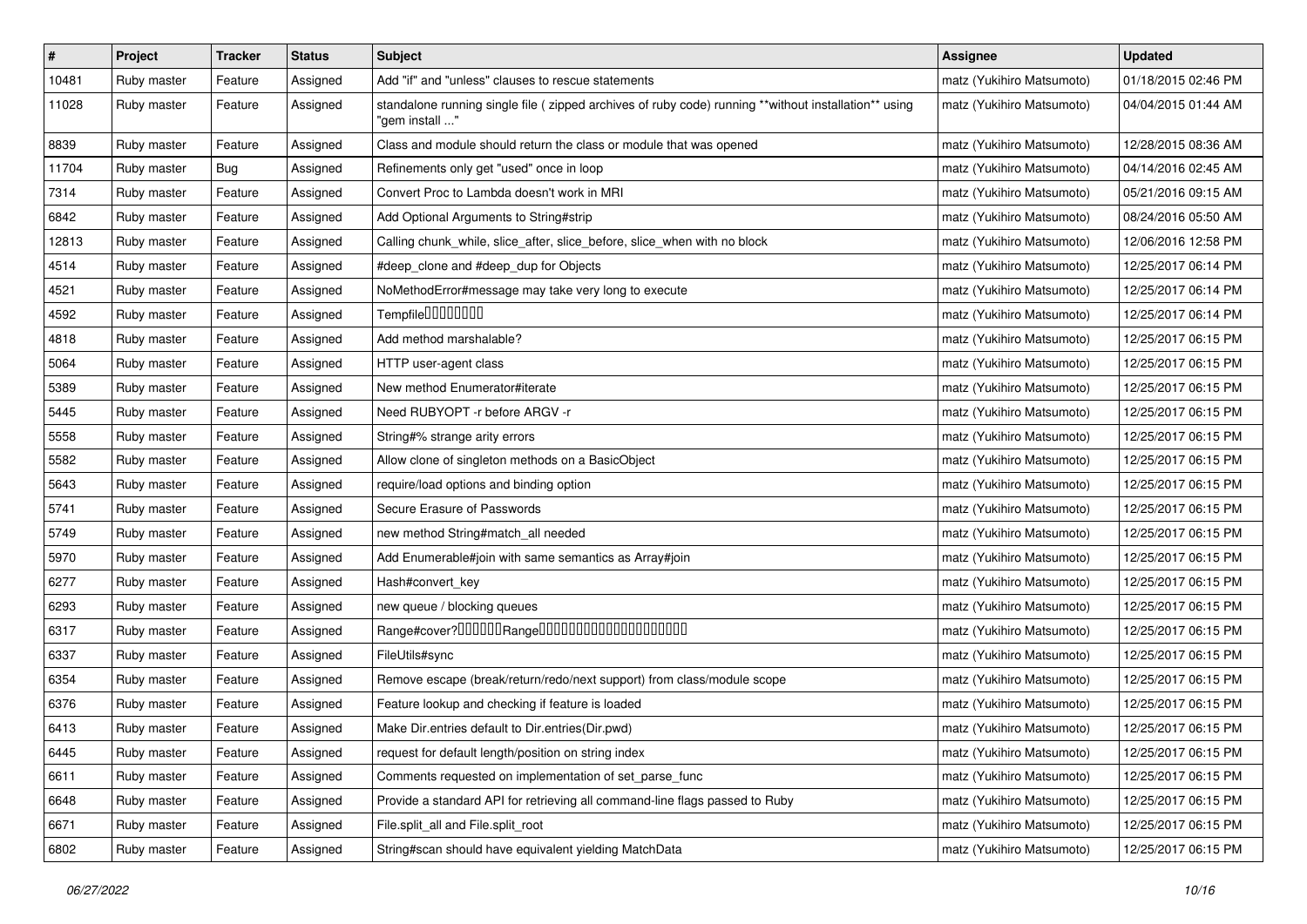| $\#$  | Project     | <b>Tracker</b> | <b>Status</b> | Subject                                                                                    | Assignee                  | <b>Updated</b>      |
|-------|-------------|----------------|---------------|--------------------------------------------------------------------------------------------|---------------------------|---------------------|
| 6811  | Ruby master | Feature        | Assigned      | File, Dir and FileUtils should have bang-versions of singleton methods that fails silently | matz (Yukihiro Matsumoto) | 12/25/2017 06:15 PM |
| 7087  | Ruby master | Feature        | Assigned      | :ConditionVariable#wait does not work with Monitor because Monitor#sleep does not exist    | matz (Yukihiro Matsumoto) | 12/25/2017 06:15 PM |
| 7121  | Ruby master | Feature        | Assigned      | Extending the use of `require'                                                             | matz (Yukihiro Matsumoto) | 12/25/2017 06:15 PM |
| 7132  | Ruby master | Feature        | Assigned      | Alternation between named / ordered method arguments and aliases for method arguments.     | matz (Yukihiro Matsumoto) | 12/25/2017 06:15 PM |
| 7349  | Ruby master | Feature        | Assigned      | Struct#inspect needs more meaningful output                                                | matz (Yukihiro Matsumoto) | 12/25/2017 06:15 PM |
| 7436  | Ruby master | Feature        | Assigned      | Allow for a "granularity" flag for backtrace_locations                                     | matz (Yukihiro Matsumoto) | 12/25/2017 06:15 PM |
| 7503  | Ruby master | Feature        | Assigned      | make timeout.rb async-interrupt safe by default                                            | matz (Yukihiro Matsumoto) | 12/25/2017 06:15 PM |
| 7739  | Ruby master | Feature        | Assigned      | Define Hash#  as Hash#reverse_merge in Rails                                               | matz (Yukihiro Matsumoto) | 12/25/2017 06:15 PM |
| 8016  | Ruby master | Feature        | Assigned      | Alias __FILE__ and __LINE__ as methods                                                     | matz (Yukihiro Matsumoto) | 12/25/2017 06:15 PM |
| 8042  | Ruby master | Feature        | Assigned      | Add Addrinfo#socket to create a socket that is not connected or bound                      | matz (Yukihiro Matsumoto) | 12/25/2017 06:15 PM |
| 8536  | Ruby master | Feature        | Assigned      | Implement is_numeric? family of methods                                                    | matz (Yukihiro Matsumoto) | 12/25/2017 06:15 PM |
| 8850  | Ruby master | Feature        | Assigned      | Convert Rational to decimal string                                                         | matz (Yukihiro Matsumoto) | 12/25/2017 06:15 PM |
| 8678  | Ruby master | Feature        | Assigned      | Allow invalid string to work with regexp                                                   | matz (Yukihiro Matsumoto) | 01/05/2018 09:00 PM |
| 5129  | Ruby master | Feature        | Assigned      | Create a core class "FileArray" and make "ARGF" its instance                               | matz (Yukihiro Matsumoto) | 01/23/2018 02:02 PM |
| 4824  | Ruby master | Feature        | Assigned      | Provide method Kernel#executed?                                                            | matz (Yukihiro Matsumoto) | 03/05/2018 04:57 AM |
| 5007  | Ruby master | Feature        | Assigned      | Proc#call_under: Unifying instance_eval and instance_exec                                  | matz (Yukihiro Matsumoto) | 04/19/2018 07:57 AM |
| 7580  | Ruby master | Feature        | Assigned      | Range translation                                                                          | matz (Yukihiro Matsumoto) | 06/11/2018 09:51 AM |
| 5945  | Ruby master | Feature        | Assigned      | Add the ability to mark a at_exit as process-local.                                        | matz (Yukihiro Matsumoto) | 10/10/2018 08:29 AM |
| 14397 | Ruby master | Feature        | Assigned      | public, protected and private should return their arguments instead of self                | matz (Yukihiro Matsumoto) | 12/10/2018 07:08 AM |
| 4539  | Ruby master | Feature        | Assigned      | Array#zip_with                                                                             | matz (Yukihiro Matsumoto) | 11/28/2019 08:23 AM |
| 5781  | Ruby master | Feature        | Assigned      | Query attributes (attribute methods ending in `?` mark)                                    | matz (Yukihiro Matsumoto) | 01/10/2020 06:34 AM |
| 16630 | Ruby master | Misc           | Assigned      | Deprecate pub/ruby/*snapshot* and use pub/ruby/snapshot/* instead                          | matz (Yukihiro Matsumoto) | 02/27/2020 09:52 AM |
| 11816 | Ruby master | Feature        | Assigned      | Partial safe navigation operator                                                           | matz (Yukihiro Matsumoto) | 04/14/2020 08:02 AM |
| 6596  | Ruby master | Feature        | Assigned      | New method `Array#indexes`                                                                 | matz (Yukihiro Matsumoto) | 07/29/2020 01:41 AM |
| 6309  | Ruby master | Feature        | Assigned      | Add a reference queue for weak references                                                  | matz (Yukihiro Matsumoto) | 08/23/2020 09:07 PM |
| 5456  | Ruby master | Feature        | Assigned      | kernel#syscall() should be removed.                                                        | matz (Yukihiro Matsumoto) | 12/10/2020 08:46 AM |
| 7644  | Ruby master | Feature        | Assigned      | In refinements, change "using" keyword to a less generic word.                             | matz (Yukihiro Matsumoto) | 12/10/2020 08:49 AM |
| 8164  | Ruby master | Feature        | Assigned      | Public/Private                                                                             | matz (Yukihiro Matsumoto) | 12/10/2020 08:50 AM |
| 5825  | Ruby master | Feature        | Assigned      | Sweet instance var assignment in the object initializer                                    | matz (Yukihiro Matsumoto) | 12/10/2020 08:53 AM |
| 6452  | Ruby master | Feature        | Assigned      | Allow extend to override class methods                                                     | matz (Yukihiro Matsumoto) | 12/10/2020 08:53 AM |
| 6594  | Ruby master | Feature        | Assigned      | Integrated Functor                                                                         | matz (Yukihiro Matsumoto) | 12/10/2020 08:53 AM |
| 6841  | Ruby master | Feature        | Assigned      | Shorthand for Assigning Return Value of Method to Self                                     | matz (Yukihiro Matsumoto) | 12/10/2020 08:53 AM |
| 16461 | Ruby master | Feature        | Assigned      | Proc#using                                                                                 | matz (Yukihiro Matsumoto) | 12/10/2020 09:10 AM |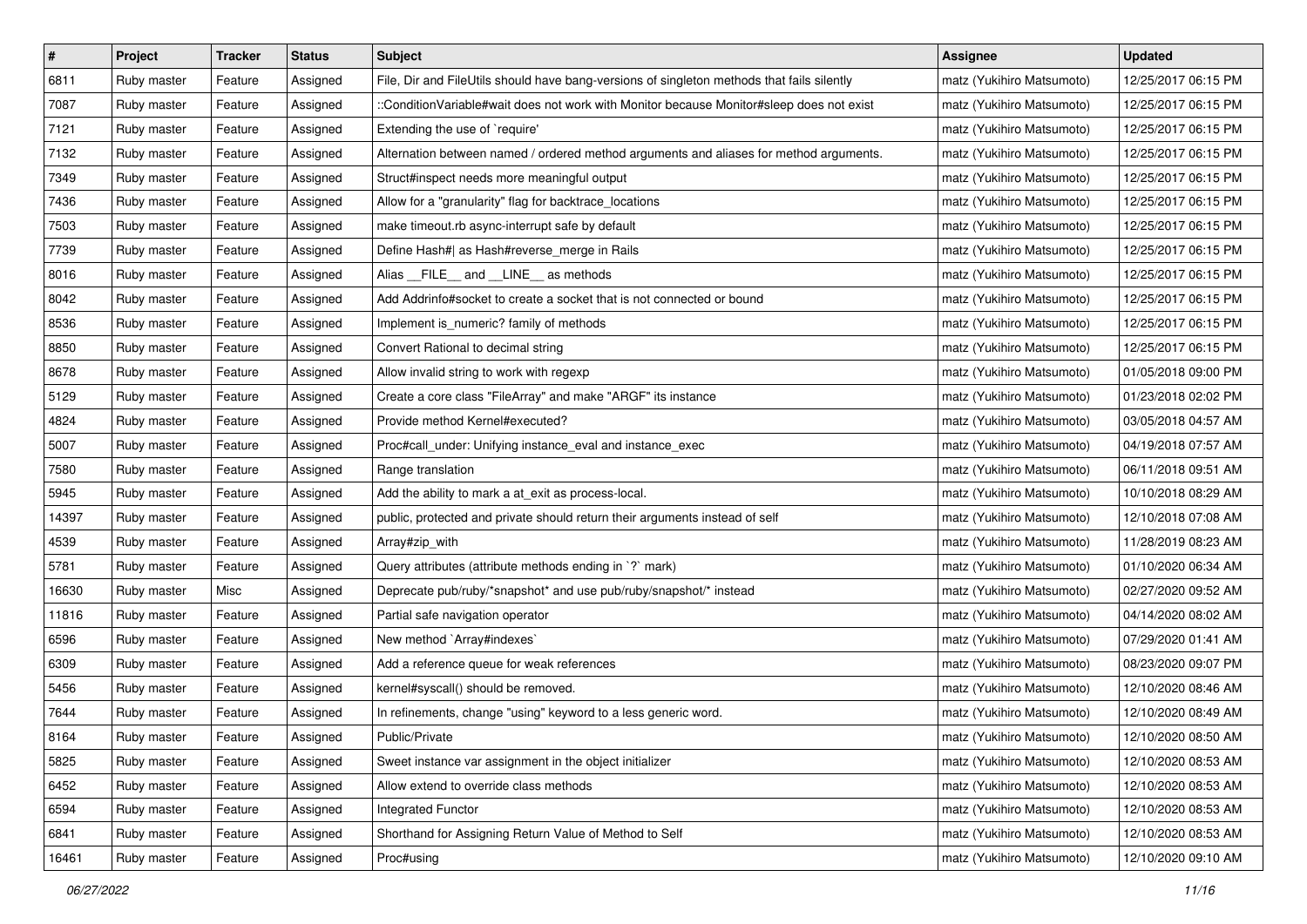| $\#$  | Project     | <b>Tracker</b> | <b>Status</b> | <b>Subject</b>                                                                                                   | <b>Assignee</b>           | <b>Updated</b>      |
|-------|-------------|----------------|---------------|------------------------------------------------------------------------------------------------------------------|---------------------------|---------------------|
| 6810  | Ruby master | Feature        | Assigned      | module A::B; end` is not equivalent to `module A; module B; end; end` with respect to constant<br>lookup (scope) | matz (Yukihiro Matsumoto) | 12/10/2020 09:22 AM |
| 8948  | Ruby master | Feature        | Assigned      | Frozen regex                                                                                                     | matz (Yukihiro Matsumoto) | 12/20/2020 07:15 PM |
| 17291 | Ruby master | Feature        | Assigned      | Optimize __send__ call                                                                                           | matz (Yukihiro Matsumoto) | 01/12/2021 05:47 AM |
| 12543 | Ruby master | Feature        | Assigned      | explicit tail call syntax: foo() then return                                                                     | matz (Yukihiro Matsumoto) | 04/18/2021 03:02 PM |
| 13129 | Ruby master | Feature        | Assigned      | Refinements cannot refine method_missing and respond_to_missing?                                                 | matz (Yukihiro Matsumoto) | 07/03/2021 10:45 PM |
| 6308  | Ruby master | Feature        | Assigned      | Eliminate delegation from WeakRef                                                                                | matz (Yukihiro Matsumoto) | 12/23/2021 11:40 PM |
| 8271  | Ruby master | Feature        | Assigned      | Proposal for moving to a more visible, formal process for feature requests                                       | matz (Yukihiro Matsumoto) | 12/23/2021 11:40 PM |
| 9023  | Ruby master | Feature        | Assigned      | Array#tail                                                                                                       | matz (Yukihiro Matsumoto) | 12/23/2021 11:40 PM |
| 8232  | Ruby master | Feature        | Open          | Rudiments of abstract algebra in Ruby                                                                            | matz (Yukihiro Matsumoto) | 04/09/2013 01:47 AM |
| 8478  | Ruby master | Feature        | Open          | The hash returned by Enumerable#group_by should have an empty array for its default value                        | matz (Yukihiro Matsumoto) | 06/04/2013 03:56 PM |
| 8663  | Ruby master | Feature        | Open          | Officialy alias ArgumentError to ArgError                                                                        | matz (Yukihiro Matsumoto) | 08/09/2013 07:42 PM |
| 9070  | Ruby master | Feature        | Open          | Introduce `---` as synonym of `end` keyword                                                                      | matz (Yukihiro Matsumoto) | 11/02/2013 03:23 AM |
| 10404 | Ruby master | Feature        | Open          | Allow individual finalizers to be removed with ObjectSpace.undefine_finalizer                                    | matz (Yukihiro Matsumoto) | 10/20/2014 08:14 AM |
| 10574 | Ruby master | Feature        | Open          | Add String#Ichomp and String.Ichomp!                                                                             | matz (Yukihiro Matsumoto) | 12/15/2014 04:34 PM |
| 11122 | Ruby master | Feature        | Open          | exception-free non-blocking Queue/SizedQueue operations                                                          | matz (Yukihiro Matsumoto) | 05/06/2015 08:53 PM |
| 11307 | Ruby master | Feature        | Open          | exception-free non-blocking Queue#pop                                                                            | matz (Yukihiro Matsumoto) | 06/25/2015 11:06 PM |
| 11390 | Ruby master | Feature        | Open          | Allow symbols starting with numbers                                                                              | matz (Yukihiro Matsumoto) | 08/14/2015 05:23 AM |
| 11518 | Ruby master | Feature        | Open          | Queue enhancement - promote! and promote all!                                                                    | matz (Yukihiro Matsumoto) | 09/17/2015 08:40 PM |
| 11517 | Ruby master | Feature        | Open          | Queue enhancement - conditional pop                                                                              | matz (Yukihiro Matsumoto) | 09/17/2015 09:02 PM |
| 10541 | Ruby master | Misc           | Open          | Remove shorthand string interpolation syntax                                                                     | matz (Yukihiro Matsumoto) | 10/08/2015 05:44 PM |
| 11181 | Ruby master | Feature        | Open          | Add a line directive to Ruby                                                                                     | matz (Yukihiro Matsumoto) | 01/26/2016 02:04 AM |
| 12244 | Ruby master | Feature        | Open          | Add a way to `integer - integer % num`                                                                           | matz (Yukihiro Matsumoto) | 05/17/2016 06:05 AM |
| 11735 | Ruby master | Feature        | Open          | Porting String#squish and String#squish! from Ruby on Rails' Active Support                                      | matz (Yukihiro Matsumoto) | 06/24/2016 08:02 AM |
| 9704  | Ruby master | Feature        | Open          | Refinements as files instead of modules                                                                          | matz (Yukihiro Matsumoto) | 10/11/2016 06:36 PM |
| 14128 | Ruby master | Feature        | Open          | Introduce Hash#delete default value                                                                              | matz (Yukihiro Matsumoto) | 11/25/2017 04:41 PM |
| 6641  | Ruby master | Feature        | Open          | Hash.auto constructor                                                                                            | matz (Yukihiro Matsumoto) | 12/25/2017 06:15 PM |
| 6817  | Ruby master | Feature        | Open          | Partial application                                                                                              | matz (Yukihiro Matsumoto) | 12/25/2017 06:15 PM |
| 7149  | Ruby master | Feature        | Open          | Constant magic for everyone.                                                                                     | matz (Yukihiro Matsumoto) | 12/25/2017 06:15 PM |
| 7377  | Ruby master | Feature        | Open          | #indetical? as an alias for #equal?                                                                              | matz (Yukihiro Matsumoto) | 12/25/2017 06:15 PM |
| 7444  | Ruby master | Feature        | Open          | Array#product_set                                                                                                | matz (Yukihiro Matsumoto) | 12/25/2017 06:15 PM |
| 7548  | Ruby master | Feature        | Open          | Load and Require Callbacks                                                                                       | matz (Yukihiro Matsumoto) | 12/25/2017 06:15 PM |
| 7604  | Ruby master | Feature        | Open          | Make === comparison operator ability to delegate comparison to an argument                                       | matz (Yukihiro Matsumoto) | 12/25/2017 06:15 PM |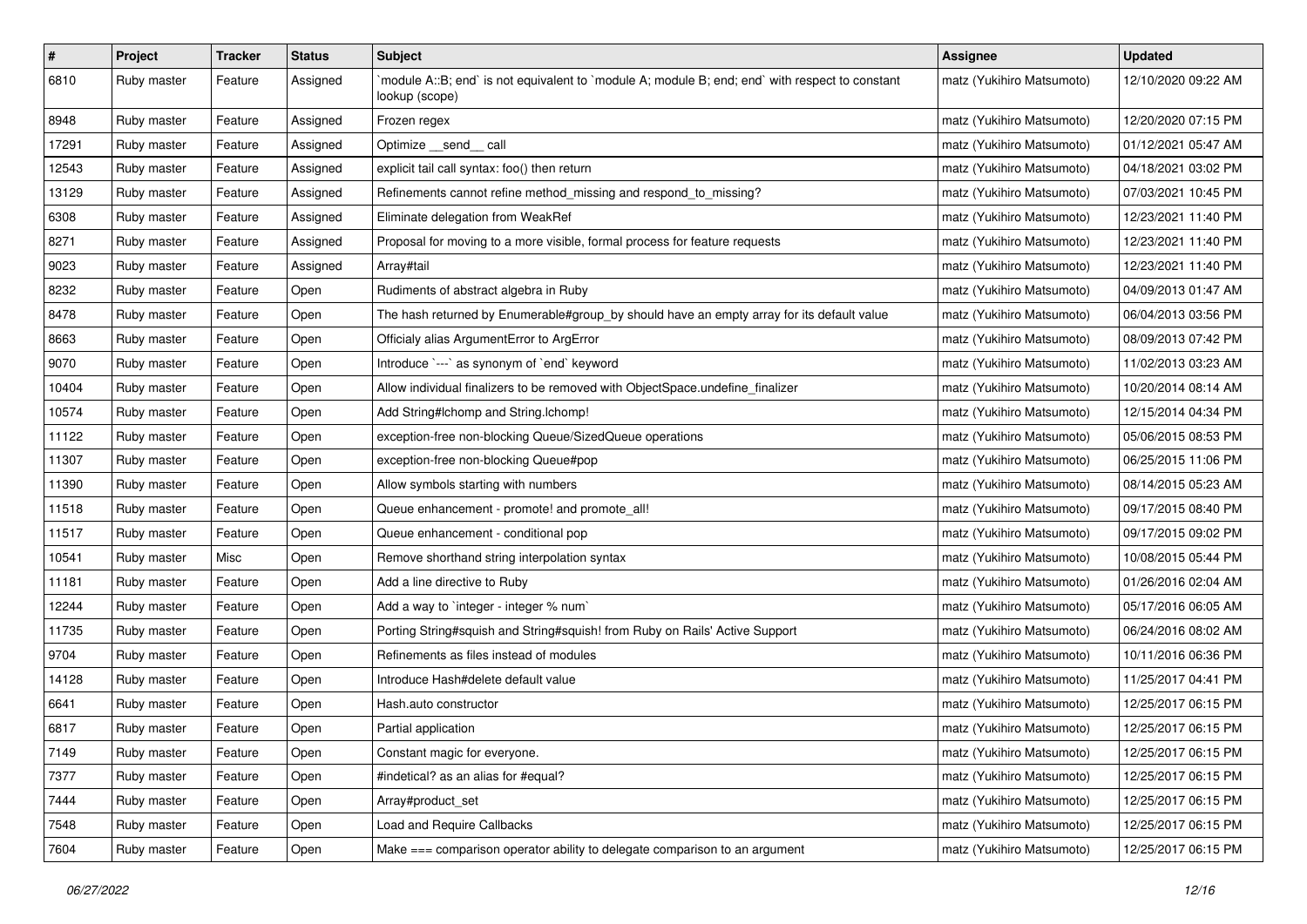| $\pmb{\#}$ | Project     | <b>Tracker</b> | <b>Status</b> | Subject                                                                            | <b>Assignee</b>           | <b>Updated</b>      |
|------------|-------------|----------------|---------------|------------------------------------------------------------------------------------|---------------------------|---------------------|
| 7611       | Ruby master | Feature        | Open          | Focal method for all loads/requires                                                | matz (Yukihiro Matsumoto) | 12/25/2017 06:15 PM |
| 7614       | Ruby master | Feature        | Open          | alias_accessor                                                                     | matz (Yukihiro Matsumoto) | 12/25/2017 06:15 PM |
| 7654       | Ruby master | Feature        | Open          | Add optional code block to IO::readlines                                           | matz (Yukihiro Matsumoto) | 12/25/2017 06:15 PM |
| 7657       | Ruby master | Feature        | Open          | Array#& doesn't accept Enumerables                                                 | matz (Yukihiro Matsumoto) | 12/25/2017 06:15 PM |
| 7704       | Ruby master | Feature        | Open          | Add a list of enabled (experimental) language features.                            | matz (Yukihiro Matsumoto) | 12/25/2017 06:15 PM |
| 7795       | Ruby master | Feature        | Open          | Symbol.defined? and/or to_existing_symbol                                          | matz (Yukihiro Matsumoto) | 12/25/2017 06:15 PM |
| 7848       | Ruby master | Feature        | Open          | Restore default state for core ruby objects                                        | matz (Yukihiro Matsumoto) | 12/25/2017 06:15 PM |
| 7876       | Ruby master | Feature        | Open          | Add method for accessing Class from within Singleton Class                         | matz (Yukihiro Matsumoto) | 12/25/2017 06:15 PM |
| 7883       | Ruby master | Feature        | Open          | Add Regex#to_proc                                                                  | matz (Yukihiro Matsumoto) | 12/25/2017 06:15 PM |
| 7914       | Ruby master | Feature        | Open          | Case for local class methods                                                       | matz (Yukihiro Matsumoto) | 12/25/2017 06:15 PM |
| 8061       | Ruby master | Feature        | Open          | 000000000000000                                                                    | matz (Yukihiro Matsumoto) | 12/25/2017 06:15 PM |
| 9043       | Ruby master | Feature        | Open          | Add String#f method as shortcut for #freeze                                        | matz (Yukihiro Matsumoto) | 01/05/2018 09:00 PM |
| 9614       | Ruby master | Feature        | Open          | ordering of non-Hash items which use st_ internally                                | matz (Yukihiro Matsumoto) | 01/05/2018 09:00 PM |
| 10498      | Ruby master | Feature        | Open          | Make `loop` yield a counter                                                        | matz (Yukihiro Matsumoto) | 01/05/2018 09:01 PM |
| 14760      | Ruby master | Misc           | Open          | cross-thread IO#close semantics                                                    | matz (Yukihiro Matsumoto) | 05/17/2018 08:21 AM |
| 14724      | Ruby master | Feature        | Open          | chains of inequalities                                                             | matz (Yukihiro Matsumoto) | 05/19/2018 01:06 AM |
| 14546      | Ruby master | Feature        | Open          | Hash#delete!                                                                       | matz (Yukihiro Matsumoto) | 05/30/2018 08:24 PM |
| 12306      | Ruby master | Feature        | Open          | Implement String #blank? #present? and improve #strip and family to handle unicode | matz (Yukihiro Matsumoto) | 07/22/2018 10:55 PM |
| 14927      | Ruby master | Feature        | Open          | Loading multiple files at once                                                     | matz (Yukihiro Matsumoto) | 09/18/2018 12:38 AM |
| 15112      | Ruby master | Feature        | Open          | Introducing the short form of `STDERR.puts expr.inspect`.                          | matz (Yukihiro Matsumoto) | 10/12/2018 02:02 AM |
| 15445      | Ruby master | Feature        | Open          | Reject '.123' in Float() method                                                    | matz (Yukihiro Matsumoto) | 01/10/2019 07:59 AM |
| 15764      | Ruby master | <b>Bug</b>     | Open          | Whitespace and control characters should not be permitted in tokens                | matz (Yukihiro Matsumoto) | 04/22/2019 07:48 AM |
| 15837      | Ruby master | Feature        | Open          | Module#name_components                                                             | matz (Yukihiro Matsumoto) | 05/08/2019 10:29 AM |
| 9123       | Ruby master | Feature        | Open          | Make Numeric#nonzero? behavior consistent with Numeric#zero?                       | matz (Yukihiro Matsumoto) | 06/11/2019 12:55 PM |
| 7702       | Ruby master | Feature        | Open          | Remove Proc#binding                                                                | matz (Yukihiro Matsumoto) | 07/15/2019 07:39 PM |
| 15991      | Ruby master | Feature        | Open          | Allow questionmarks in variable names                                              | matz (Yukihiro Matsumoto) | 07/30/2019 03:57 AM |
| 8804       | Ruby master | Feature        | Open          | ONCE syntax                                                                        | matz (Yukihiro Matsumoto) | 01/04/2020 08:26 PM |
| 14609      | Ruby master | Feature        | Open          | Let `Kernel#p` without an argument print the receiver                              | matz (Yukihiro Matsumoto) | 02/08/2020 08:43 PM |
| 16894      | Ruby master | Feature        | Open          | Integer division for Ruby 3                                                        | matz (Yukihiro Matsumoto) | 05/18/2020 03:41 PM |
| 15277      | Ruby master | Feature        | Open          | at exec                                                                            | matz (Yukihiro Matsumoto) | 05/25/2020 01:09 AM |
| 16992      | Ruby master | Feature        | Open          | Sets: officially ordered                                                           | matz (Yukihiro Matsumoto) | 09/03/2020 02:08 PM |
| 17279      | Ruby master | Feature        | Open          | Allow a negative step in Range#step with a block                                   | matz (Yukihiro Matsumoto) | 10/22/2020 02:23 AM |
| 17288      | Ruby master | Feature        | Open          | Optimize _send_call with a literal method name                                     | matz (Yukihiro Matsumoto) | 10/30/2020 12:17 AM |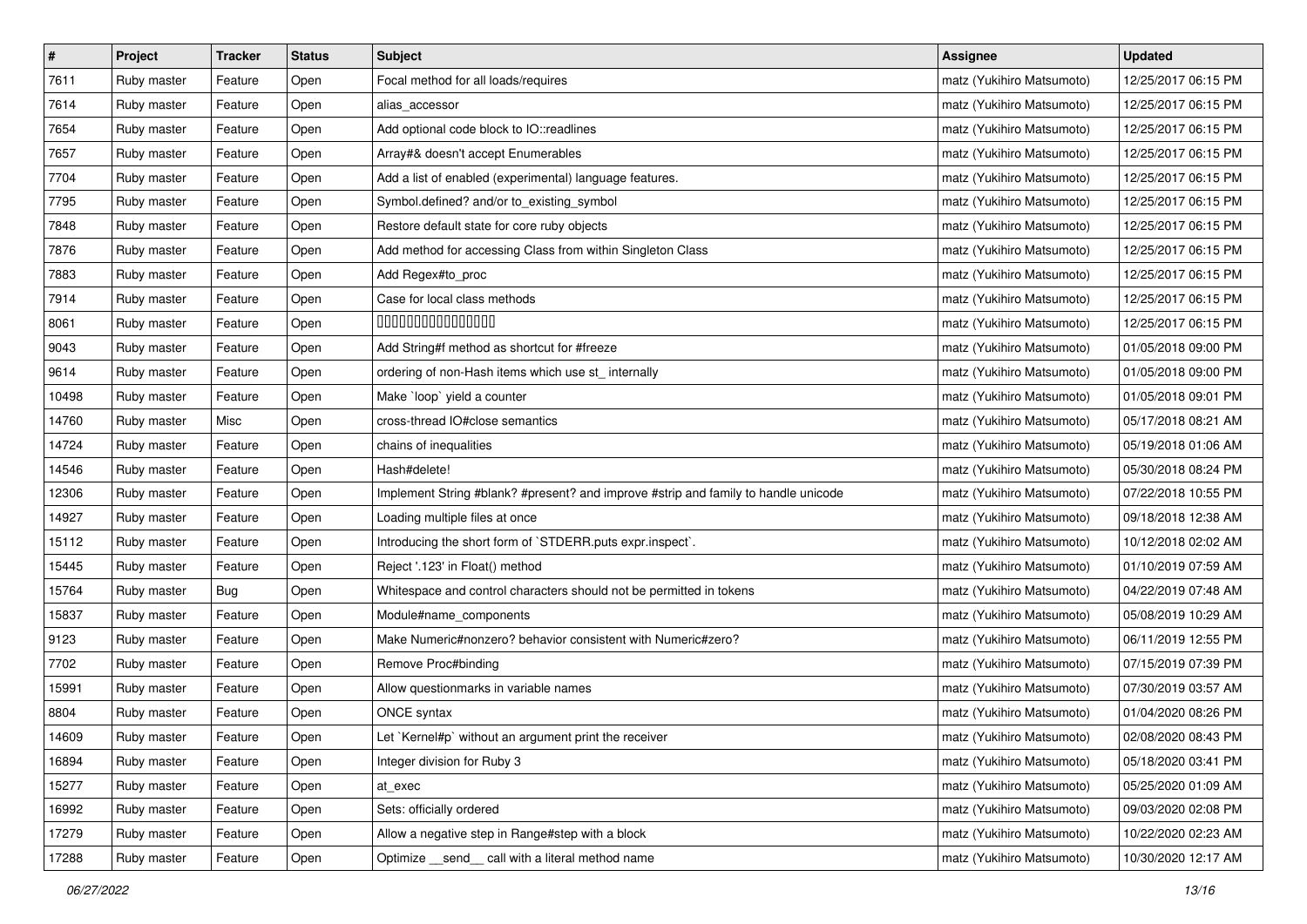| $\sharp$ | Project     | <b>Tracker</b> | <b>Status</b> | <b>Subject</b>                                                                        | <b>Assignee</b>                         | <b>Updated</b>      |
|----------|-------------|----------------|---------------|---------------------------------------------------------------------------------------|-----------------------------------------|---------------------|
| 7546     | Ruby master | Feature        | Open          | Change behavior of `Array#slice` for an argument of `Range` class                     | matz (Yukihiro Matsumoto)               | 12/10/2020 08:49 AM |
| 7748     | Ruby master | Feature        | Open          | Contextual send                                                                       | matz (Yukihiro Matsumoto)               | 12/10/2020 08:53 AM |
| 8229     | Ruby master | Feature        | Open          | extend Hash.include?                                                                  | matz (Yukihiro Matsumoto)               | 12/10/2020 08:53 AM |
| 10489    | Ruby master | Feature        | Open          | Add inherit method for clearer and multiple inheritance                               | matz (Yukihiro Matsumoto)               | 12/10/2020 08:53 AM |
| 6869     | Ruby master | Feature        | Open          | Do not treat `_` parameter exceptionally                                              | matz (Yukihiro Matsumoto)               | 12/10/2020 08:58 AM |
| 11882    | Ruby master | Feature        | Open          | Map or NamedMap                                                                       | matz (Yukihiro Matsumoto)               | 01/17/2021 01:31 PM |
| 17184    | Ruby master | Feature        | Open          | No stdlib function to perform simple string replacement                               | matz (Yukihiro Matsumoto)               | 02/23/2021 09:27 PM |
| 17830    | Ruby master | Feature        | Open          | Add Integer#previous and Integer#prev                                                 | matz (Yukihiro Matsumoto)               | 04/27/2021 11:35 PM |
| 10287    | Ruby master | Feature        | Open          | rename COLON3 to COLON2_HEAD.                                                         | matz (Yukihiro Matsumoto)               | 07/27/2021 09:34 AM |
| 10549    | Ruby master | Feature        | Open          | Deprecate each_with_index and each_with_object in favor of with_index and with_object | matz (Yukihiro Matsumoto)               | 07/27/2021 11:09 AM |
| 15192    | Ruby master | Feature        | Open          | Introduce a new "shortcut assigning" syntax to convenient setup instance variables    | matz (Yukihiro Matsumoto)               | 12/14/2021 06:42 PM |
| 17785    | Ruby master | Feature        | Open          | Allow named parameters to be keywords                                                 | matz (Yukihiro Matsumoto)               | 12/17/2021 06:10 PM |
| 11627    | Ruby master | Feature        | Open          | make `nonzero` an alias of `nonzero?`                                                 | matz (Yukihiro Matsumoto)               | 12/23/2021 11:43 PM |
| 12019    | Ruby master | Feature        | Open          | Better low-level support for writing concurrent libraries                             | matz (Yukihiro Matsumoto)               | 12/23/2021 11:43 PM |
| 14982    | Ruby master | Feature        | Open          | Improve namespace system in ruby to avoiding top-level names chaos                    | matz (Yukihiro Matsumoto)               | 12/31/2021 05:39 PM |
| 16986    | Ruby master | Feature        | Open          | Anonymous Struct literal                                                              | matz (Yukihiro Matsumoto)               | 01/15/2022 04:57 PM |
| 17849    | Ruby master | Feature        | Open          | Fix Timeout timeout so that it can be used in threaded Web servers                    | matz (Yukihiro Matsumoto)               | 04/10/2022 06:26 AM |
| 16495    | Ruby master | Feature        | Open          | Inconsistent quotes in error messages                                                 | matz (Yukihiro Matsumoto)               | 06/15/2022 04:21 PM |
| 18159    | Ruby master | Feature        | Open          | Integrate functionality of dead_end gem into Ruby                                     | matz (Yukihiro Matsumoto)               | 06/17/2022 02:06 PM |
| 15330    | Ruby master | Feature        | Open          | autoload_relative                                                                     | matz (Yukihiro Matsumoto)               | 06/19/2022 11:25 PM |
| 18439    | Ruby master | Feature        | Open          | Support YJIT for VC++                                                                 | maximecb (Maxime<br>Chevalier-Boisvert) | 01/10/2022 11:29 PM |
| 3647     | Ruby master | Feature        | Feedback      | Array#sample(n, replace=false)                                                        | mrkn (Kenta Murata)                     | 03/11/2020 02:09 AM |
| 5522     | Ruby master | Feature        | Feedback      | Numeric#finite? INumeric#infinite? INumeric#nan? IIII                                 | mrkn (Kenta Murata)                     | 12/10/2020 08:54 AM |
| 10782    | Ruby master | Feature        | Assigned      | Patch: Add constants for BigDecimal for ZERO, ONE, TEN                                | mrkn (Kenta Murata)                     | 05/21/2015 08:13 AM |
| 5133     | Ruby master | Feature        | Assigned      | Array#unzip as an alias of Array#transpose                                            | mrkn (Kenta Murata)                     | 12/25/2017 06:15 PM |
| 5310     | Ruby master | Feature        | Assigned      | Integral objects                                                                      | mrkn (Kenta Murata)                     | 12/25/2017 06:15 PM |
| 6857     | Ruby master | Feature        | Assigned      | bigdecimal/math BigMath.E/BigMath.exp R. P. Feynman inspired optimization             | mrkn (Kenta Murata)                     | 12/25/2017 06:15 PM |
| 6973     | Ruby master | Feature        | Assigned      | Add an #integral? method to Numeric to test for whole-number values                   | mrkn (Kenta Murata)                     | 12/25/2017 06:15 PM |
| 7321     | Ruby master | Feature        | Assigned      | Newton.#nsolve 00 2 0000000000                                                        | mrkn (Kenta Murata)                     | 12/25/2017 06:15 PM |
| 8295     | Ruby master | Feature        | Assigned      | Float I Rational IIIIIIIIIIIIIIIIIII BigDecimal IIIIIIIIII                            | mrkn (Kenta Murata)                     | 12/25/2017 06:15 PM |
| 5179     | Ruby master | Bug            | Assigned      | Complex#rationalize and to r with approximate zeros                                   | mrkn (Kenta Murata)                     | 01/17/2020 03:00 AM |
| 16350    | Ruby master | Feature        | Assigned      | ArithmeticSequence#member? can result in infinite loop                                | mrkn (Kenta Murata)                     | 05/29/2020 10:26 PM |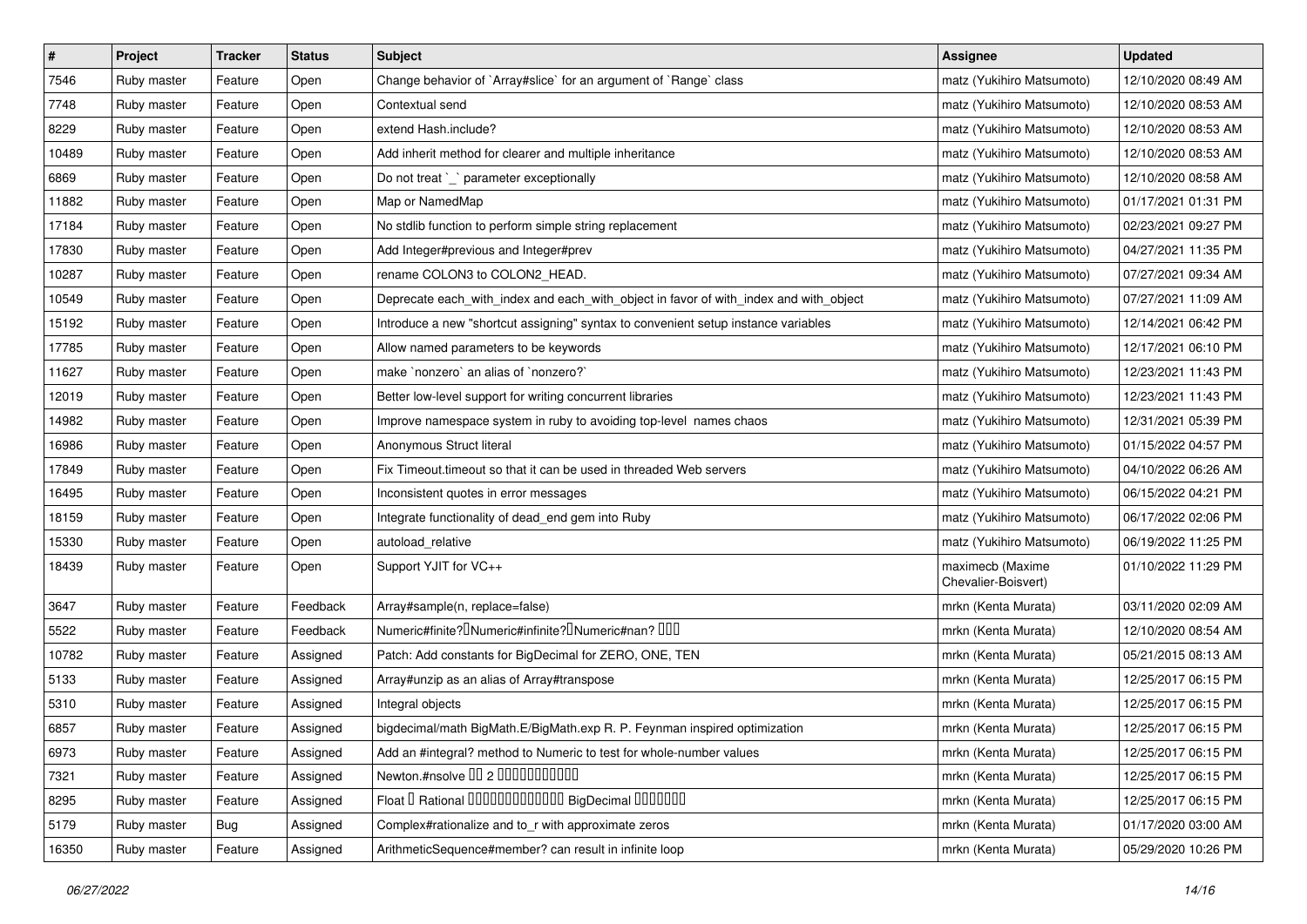| $\pmb{\#}$ | Project     | <b>Tracker</b> | <b>Status</b> | Subject                                                                                                      | <b>Assignee</b>         | <b>Updated</b>      |
|------------|-------------|----------------|---------------|--------------------------------------------------------------------------------------------------------------|-------------------------|---------------------|
| 14476      | Ruby master | Feature        | Assigned      | Adding same_all? for checking whether all items in an Array are same                                         | mrkn (Kenta Murata)     | 08/28/2020 01:10 PM |
| 17339      | Ruby master | Feature        | Assigned      | Semantic grouping with BigDecimal#to_s                                                                       | mrkn (Kenta Murata)     | 12/20/2021 12:39 PM |
| 18677      | Ruby master | Bug            | Assigned      | BigDecimal#power (**) returns FloatDomainError when passing an infinite parameter                            | mrkn (Kenta Murata)     | 04/20/2022 02:04 AM |
| 5654       | Ruby master | Feature        | Assigned      | Introduce global lock to avoid concurrent require                                                            | nahi (Hiroshi Nakamura) | 12/25/2017 06:15 PM |
| 3388       | Ruby master | Feature        | Feedback      | regexp support for start_with? and end_with?                                                                 | naruse (Yui NARUSE)     | 12/25/2017 06:02 PM |
| 6265       | Ruby master | Feature        | Assigned      | Remove 'useless' 'concatenation' syntax                                                                      | naruse (Yui NARUSE)     | 08/10/2016 02:36 AM |
| 13221      | Ruby master | Feature        | Assigned      | [PATCH] gems/bundled_gems: add "curses" RubyGem                                                              | naruse (Yui NARUSE)     | 09/25/2017 06:32 PM |
| 5461       | Ruby master | Feature        | Assigned      | Add pipelining to Net::HTTP                                                                                  | naruse (Yui NARUSE)     | 12/25/2017 06:15 PM |
| 9020       | Ruby master | Feature        | Assigned      | Net::HTTPResponse predicate/query methods                                                                    | naruse (Yui NARUSE)     | 12/25/2017 06:15 PM |
| 11526      | Ruby master | Bug            | Assigned      | Streaming HTTP requests are not idempotent and should not be retried                                         | naruse (Yui NARUSE)     | 07/01/2019 09:16 PM |
| 5764       | Ruby master | Feature        | Assigned      | Net::HTTP should assume HTTP/0.9 on unexpected responses                                                     | naruse (Yui NARUSE)     | 07/15/2019 05:06 PM |
| 17111      | Ruby master | Feature        | Assigned      | Improve performance of Net::HTTPHeader#set_form by 40%                                                       | naruse (Yui NARUSE)     | 08/10/2020 05:36 AM |
| 17638      | Ruby master | Feature        | Assigned      | Support backtracing with the libbacktrace library                                                            | naruse (Yui NARUSE)     | 03/05/2021 03:40 PM |
| 18371      | Ruby master | Misc           | Assigned      | Release branches (release information in general)                                                            | naruse (Yui NARUSE)     | 03/23/2022 10:32 PM |
| 10628      | Ruby master | Misc           | Open          | Peformance of URI module                                                                                     | naruse (Yui NARUSE)     | 12/26/2014 04:08 PM |
| 7892       | Ruby master | Bug            | Open          | MIME encoding bug of NKF.nkf                                                                                 | naruse (Yui NARUSE)     | 12/25/2017 06:15 PM |
| 15007      | Ruby master | Misc           | Open          | Let all Init_xxx and extension APIs frequently called from init code paths be considered cold                | naruse (Yui NARUSE)     | 12/06/2018 11:05 AM |
| 15940      | Ruby master | Feature        | Open          | Coerce symbols internal fstrings in UTF8 rather than ASCII to better share memory with string literals       | naruse (Yui NARUSE)     | 07/30/2019 04:17 AM |
| 15931      | Ruby master | Feature        | Open          | encoding for CESU-8                                                                                          | naruse (Yui NARUSE)     | 12/20/2019 05:42 AM |
| 16559      | Ruby master | Feature        | Open          | Net::HTTP#request injects "Connection: close" header if #started? is false, wasting HTTP server<br>resources | naruse (Yui NARUSE)     | 05/28/2020 07:37 PM |
| 13332      | Ruby master | Feature        | Feedback      | Forwardable#def_instance_delegator nil                                                                       | nobu (Nobuyoshi Nakada) | 09/25/2017 08:20 AM |
| 5174       | Ruby master | Feature        | Feedback      | Export ruby_init_prelude()                                                                                   | nobu (Nobuyoshi Nakada) | 12/25/2017 06:15 PM |
| 7652       | Ruby master | Feature        | Feedback      | Add FreeMiNT support to Ruby                                                                                 | nobu (Nobuyoshi Nakada) | 12/25/2017 06:15 PM |
| 9414       | Ruby master | <b>Bug</b>     | Feedback      | strftime returns incorrectly encoded string                                                                  | nobu (Nobuyoshi Nakada) | 01/05/2018 09:00 PM |
| 8973       | Ruby master | Bug            | Feedback      | Allow to configure archlibdir for multiarch                                                                  | nobu (Nobuyoshi Nakada) | 06/16/2022 08:22 AM |
| 9208       | Ruby master | <b>Bug</b>     | Feedback      | Win32 ANSI color no longer works since revision 43331                                                        | nobu (Nobuyoshi Nakada) | 06/17/2022 09:35 AM |
| 8959       | Ruby master | Feature        | Assigned      | Allow top level prepend                                                                                      | nobu (Nobuyoshi Nakada) | 10/16/2013 03:22 AM |
| 6769       | Ruby master | Feature        | Assigned      | rbinstall.rb: install both src and batch files separetely                                                    | nobu (Nobuyoshi Nakada) | 10/30/2015 12:38 PM |
| 13269      | Ruby master | <b>Bug</b>     | Assigned      | test/readline/test_readline.rb and mingw                                                                     | nobu (Nobuyoshi Nakada) | 03/13/2017 08:56 AM |
| 12473      | Ruby master | Bug            | Assigned      | Test failure on fedora with TestTimeExtension#test_huge_precision                                            | nobu (Nobuyoshi Nakada) | 04/28/2017 01:45 PM |
| 12725      | Ruby master | Bug            | Assigned      | Trying to use ./miniruby before it exists                                                                    | nobu (Nobuyoshi Nakada) | 04/28/2017 01:45 PM |
| 13577      | Ruby master | Feature        | Assigned      | Digest file accidentally receives File object but uses file path                                             | nobu (Nobuyoshi Nakada) | 05/20/2017 06:50 PM |